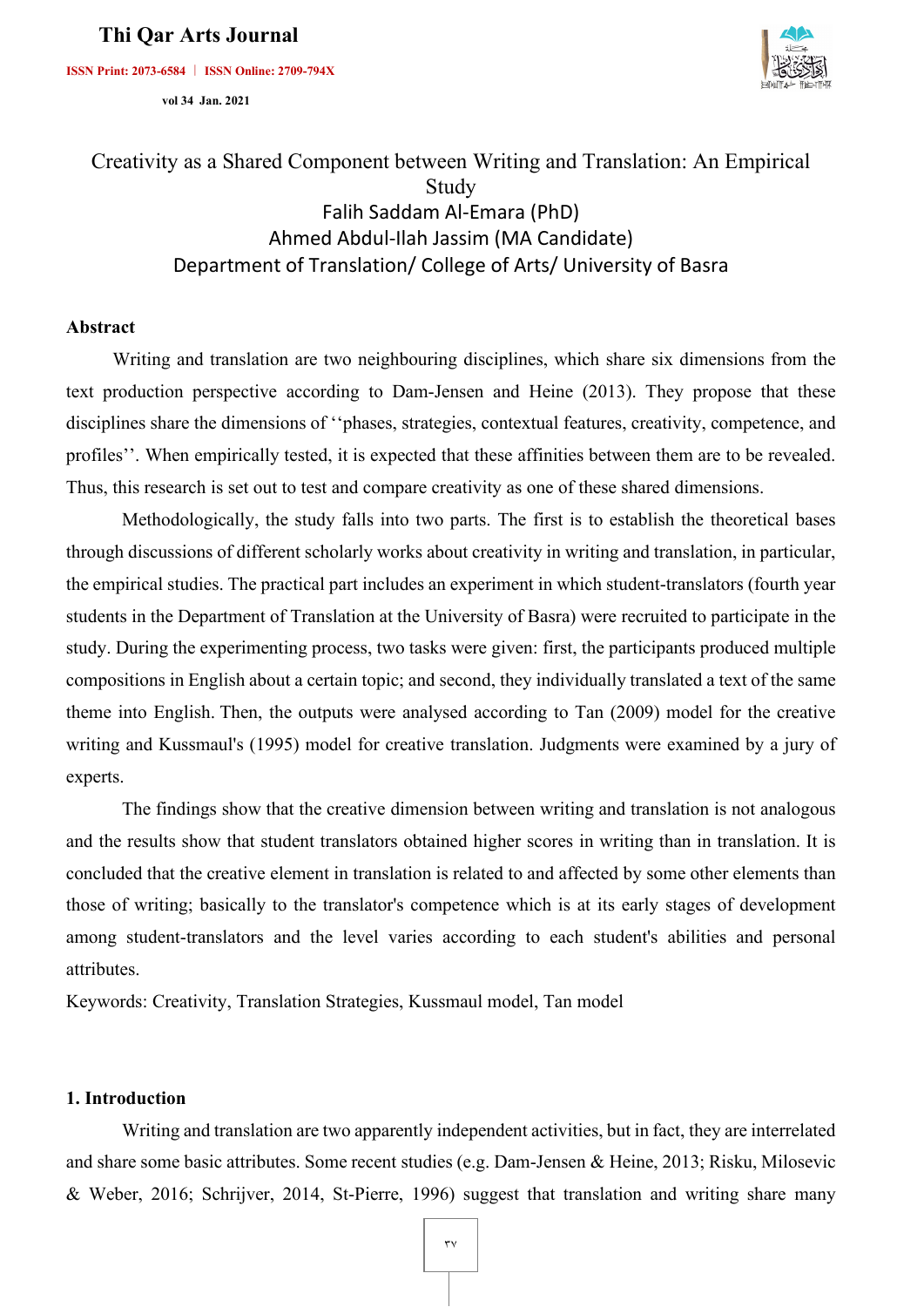### **ISSN Print: 2073-6584 ︱ ISSN Online: 2709-794X**

#### **vol 34 Jan. 2021**



features and the two fields can be investigated as forms of text production. Also, Dam-Jensen (2019) and other scholars recently study the similarities between the fields of translation and writing where they mention that both fields are a process of text production.

Dam-Jensen, Heine, and Schrijver (2019, pp. 155-172) talk about the resemblances between translation and writing, for instance, the ontological factors in which they explain that the two fields depend on another entity in the process of text production, in translation, there is a source text [ST] and in writing, the writer also depends on other texts, for example, personal notes, conversations, etc. (ibid, p.158). Another two ontological factors are phases and tools. Both fields go through three phases, namely planning, drafting, and revision and also the writers and translators use nearly the same tools especially in the current industrial age, for example, the writers and translators use electronic tools and software such as CAT (ibid, pp.158-159).

Among these similarities too, are the cognitive factors involved in the process, namely, the three phases of (1) planning, (2) generating, and (3) reviewing. During these phases, the cognitive condition is affected by the writer's or translator's competence. In other words, writers or translators perform certain behaviours within the text production process, for example, the novice writers spend a little time in the planning process because they consider it as a difficult task or they lack ideas, and this also applies to the novice translators (ibid, p.159). On the other hand, the expert writers produce long chains of ideas compared to less experienced writers and this applies to translators as well, where the highly skilled translators work on larger segments in the translation process, such as at the text, sentence, or phrase levels, compared to the novice translators who work on smaller segments, namely, at the word level. In other words, professional translators work on macro-textual features while novices work on microtextual features (ibid, p.160).

Similarly, Dam-Jensen, Heine, and Schrijver clarify that the situational factors in the working environment influence the cognitive state, for example, the physical environment at the worksite, whether writers and translators work individually, as pairs, as multilingual groups, multicultural groups at home or at the study site. This, also, applies to the uses of the sources as well (ibid, pp.160-161).

Another factor is the disciplinary nature, in which both fields of writing and translation are fed from the same sources, for example, linguistics, psychology, discourse and conversation analysis, cognitive science and cultural studies, neuroscience, and educational psychology (ibid, pp.161-162). A further factor is the pragmatic turns in which they elucidate that the history of translation and writing are comparable in terms of the recent turnarounds, for example, the shift from the study of the product to the study of the process, and this detour was called the cognitive turn (ibid, pp.162-163). Besides these similarities, Dam-Jensen and Heine (2013) suggest six shared dimensions between writing and translation. One of the shared dimensions is brought here into focus by practical application in this study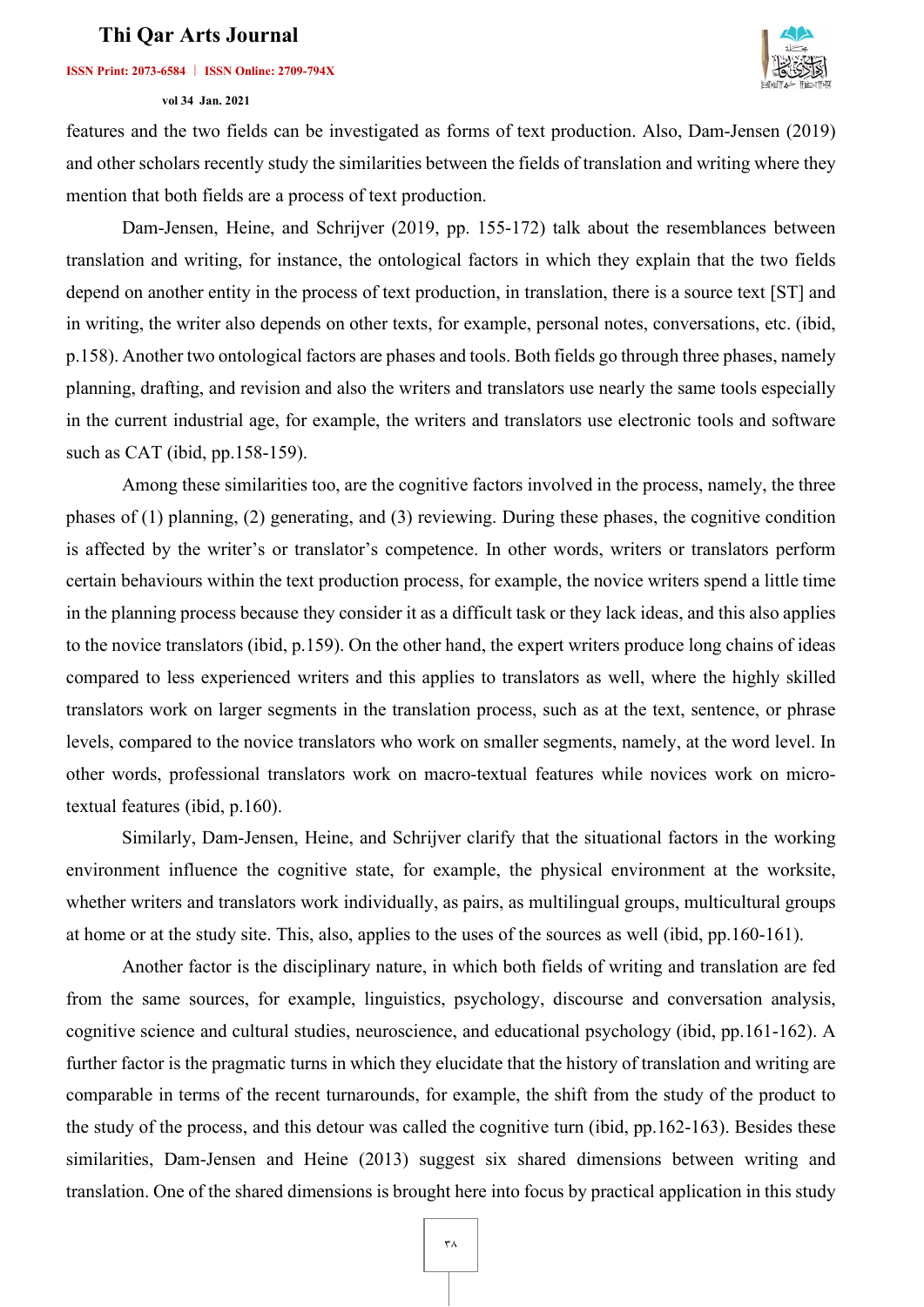#### **ISSN Print: 2073-6584 ︱ ISSN Online: 2709-794X**

#### **vol 34 Jan. 2021**



which addresses the evaluation of creativity in writing and translation at the undergraduate level to answer the following question: Are the student translators more creative in writing in the second language (L2) than in translation into L2?

### **2. Creativity**

In the past, particularly at the ancient Greek times, creativity was originally seen as a *gift of the Muse*, as something mysterious which is granted by the goddesses or related to the guardian spirit (Bishop and Starkey, 2006 p.71; Plucker and Makel, 2010, p.49; Runco and Albert, 2010, p.5). That old view, which was associated with mystical power and good fortune, had changed and the researchers embark on practical ways to understand creativity efficiently and systematically (Runco and Albert, 2010, pp. 4-16), though, most of the investigations about creativity and its different conceptions have been conducted in the psychological field (Bayer-Hohenwarter, 2011, p. 664).

Runco and Alberts talk about the scarcity of practical studies about creativity before the 1950s and they refer to a study that is conducted by Guilford in 1950 which inventoried more than 121,000 Psychological Abstracts about creativity. His results show that only 186 out of them have dealt with creativity (2010, pp.3-16). Moreover, creativity is still hard to define (Eysenck and Kean, 2000, p.468). Amabile (1983, p.358) emphasizes that "Psychologists have a long history of disagreement over the definition of creativity, variously defining it in terms of the creative process, the creative person, and the creative product". Amabile suggests a definition for creativity that is built on the product, for several reasons, for example, the product is the fruit of the creative process and creative person and it is also common in most definitions of creativity (ibid, p.359). However, speaking about creative products comprises two things, the creative products -the finished works- for example 'novel', 'poems', or 'stories and the second is the activities that we engage in (Harper, 2010, p.2). So, many contemporary scholars settled on a definition for creativity as "the ability to produce something novel and valuable" (Amabile, 1983, p. 360; Amabile, 2012, p.1; Cohen and Ambrose, 1999, p.11; Eysenck and Kean, 2000, p.468; Ohlesson and Kershaw, 2004, p.505; Boden, 2004, p.1; Dawson, 2005, p.22; Duffy, 2006, p.19; Sternberg, 2006, p.90; Plucker and Makel, 2010, p.49; Lubart, 2010, p.266; Poutanen, 2013, p.208; Langlotz, 2015, p. 41).

## 2.1 Creativity in translation

 Few scholars discussed creativity in translation studies and most of their studies began to emerge in the 1990s and onward, especially empirical studies (Hewson, 2016, p.9). According to Kussmaul (1995, p.39), "One might have thought that creativity would have been a popular topic in translation studies, but to my knowledge, there have been no data-based studies in this area until now". Bayer-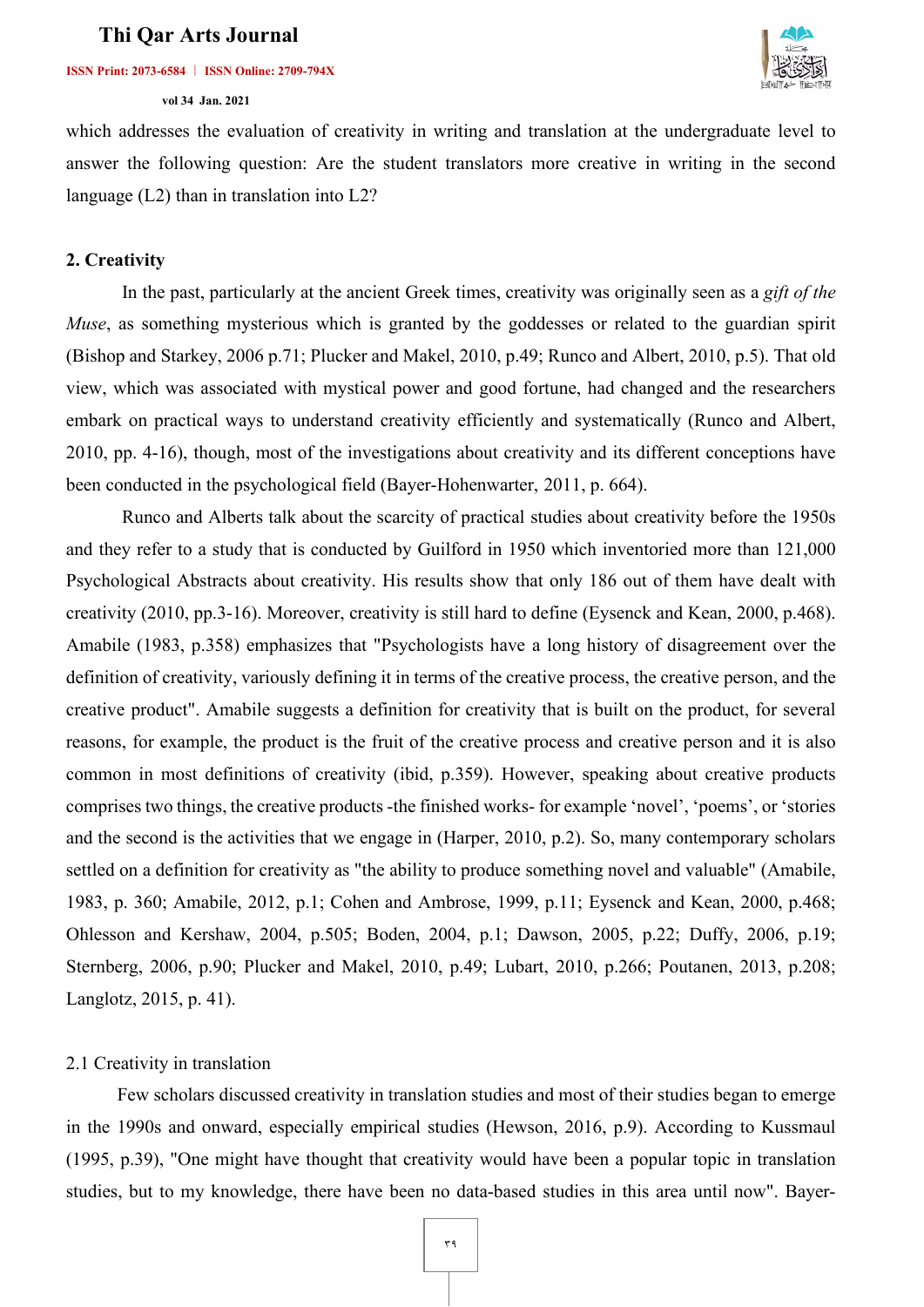### **ISSN Print: 2073-6584 ︱ ISSN Online: 2709-794X**

### **vol 34 Jan. 2021**



Hohenwarter (2011, p. 665) asserts that the first conference was held about translation and creativity was on 12th November 2005 in Portsmouth.

Furthermore, the creative dimension in translation has been a topic of heated controversy and the reason behind that is balancing between creative writing and fidelity to the ST (Risku, Milosevic and Rogl, 2017, p. 455). On the one hand, some scholars have looked at the notion of creativity with suspicion, and this apprehension all around the creativity in translation is for two causes, the indeterminacy and the frequent impression that creativity shows less accurate translation (Aranda, 2009, p.23). On the other hand, some considered the writing of the ST is creative but not its translation (Malmkjaer, 2003, p.84: Benjamin, 1923, pp. 19-20). Newmark (1991, p.9) also describes the creative dimension in translation as a restricted element. Also, Bassnett (2016, p.39) talks about the debate between faithful translation and creative translation and clarifies her attitude towards creativity and stresses the existence of creativity in all of the text types including the legal texts, instruction manuals, tourist brochures but to a certain degree. As regards, the degree of creativity in text production in translation, Kamal Osman (2016, p.50) points out that the degree of creativity; whether too little or too much can cause undesirable translation. In other words, too little creativity leads to weak translation and too much creativity leads to inaccurate translation or possibly will misplace the intention of the original author then turn into unfaithful translation. Another attitude towards creativity in the translation is explained also by Boase-Beier (1999, p.1) who presumes that people speak commonly about translation as a less creative act than the original writing for several reasons, for example; the supremacy of the original, the translation as a derivative act from the original, the absence of the appropriate tools to assess creativity in translation and the complicated nature of creativity (ibid, p.2). Schrijver (2014, p.1) mentions another assumption about creativity in translation and presumes that translation is more bound by constraints, so it is a less creative act.

 This disagreement among scholars continues between those who see creativity as the basic need for effective translation and scholars who see it as something that exceeds the practice of everyday translation (O'Sullivan, 2013, p, 42). Bassnett (2016, p.40) assigns this to the old debate around the faithful and free axes. This swinging between the creativity pole and faithfulness pole and the scant number of researches about creativity in translation will keep this up to be a fuzzy notion (Aranda, 2009, p.33). This topic is extended to the teaching of translation in the classroom where some trainers discuss the creativity in the translation and others do not even refer to this phenomenon (Hewson, 2016, p.10). Some scholars do indeed discuss creativity as an essential operation in the translation whereas others choose to stay away from this path. The empirical studies which perceive translation as a creative operation, not as a mechanical act are approached here and the first study is Kussmaul's study (1995), together with other related studies that are going to be explored.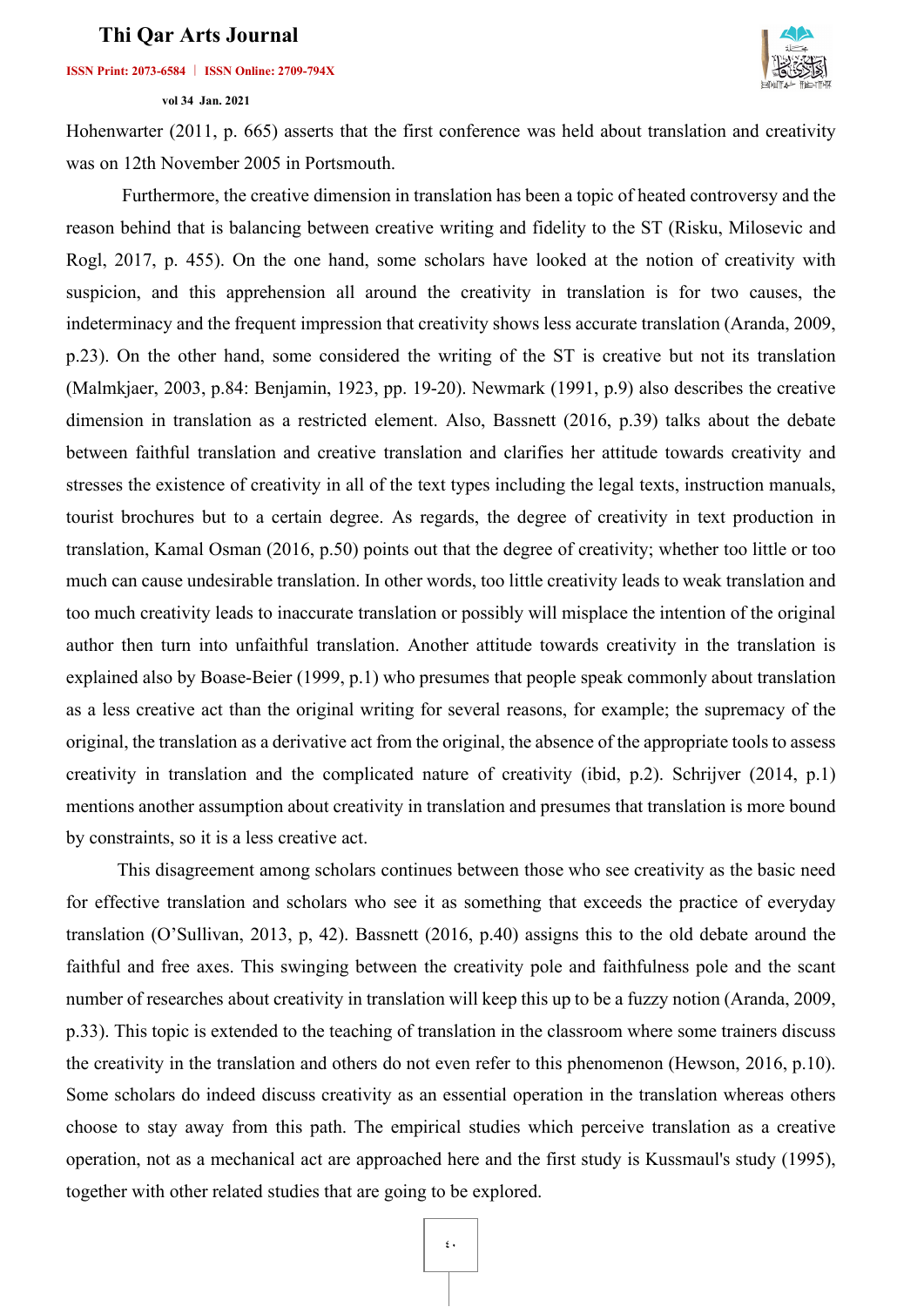#### **ISSN Print: 2073-6584 ︱ ISSN Online: 2709-794X**



 **vol 34 Jan. 2021** 

 Kussmaul is a pioneer investigator in the creativity of translation (Hewson, 2016, p.12). He explores creativity by adopting a cognitive approach and a four-phase model (*preparation, incubation, illumination, and evaluation*) and aims to observe the creative processes in translation to utilize them as models in translation teaching. So, Kussmaul models three steps to measure the creativity in translation; the first, is identifying the problem in the translation, the second, is solving that problem by creating something related to the problem in a clear and vivid image, and the third, is evaluating the translation by an expert. Other studies have been carried out to investigate the creativity in translation concerning certain reasons, for example, Holst in his study (2010), explores the variance of the creative element in translation according to the text types. So, he selects different texts; journalistic texts, advertising texts, tourism texts, and technical texts (Danish texts and their English translation), then he analyses them according to Anne Schjoldager's (2008) model of macro and micro strategies to observe the degree of creativity. Holst infers that types of texts play an essential role in creativity and it varies according to those types. For example, the technical, medical, legal texts, and partly journalistic texts are special and they need to be translated as closely to the ST as possible but the tourism texts and advertisement texts have an extent of creative space, as long as there is less focus on form and content and their purpose focuses on persuading people, so the genres allow translators to be creative.

 Cho (2006) performs a study to observe the effects of the creative factor on translation quality between Japanese and Korean. She concludes that the linguistic similarities such as the vocabularies and syntax between Japanese and Korean languages have effects on the translator's ability to be creative, thus the ST has effects on the creativity in translation and restricts it.

 Jody (2006) carries out a study to measure creativity from the technical translation point of view. He shows that creativity in the SL is sometimes undesirable in technical translation such as using unusual phrases, examples, linguistic or stylistic devices. So, replicating the author's creativity in the translation through using identical wording can confuse the readers.

 Rodriguez (2008) also conducts a study on creativity in advertising translation. She deduces that advertising texts have problems and difficulties raised by the ST and that will allow the translators to only solve those problems by applying creative strategies.

 Bayer-Hohenwarter (2011) talks about the measurement of the ability to depart from the ST structure to TT structure by applying the creative shifts (*paraphrase, new creation, and adaption strategies*) as a means of measuring creativity in translation. He suggests that there are clear differences between professional translators and students, where they use double creative shifts compared to the latter.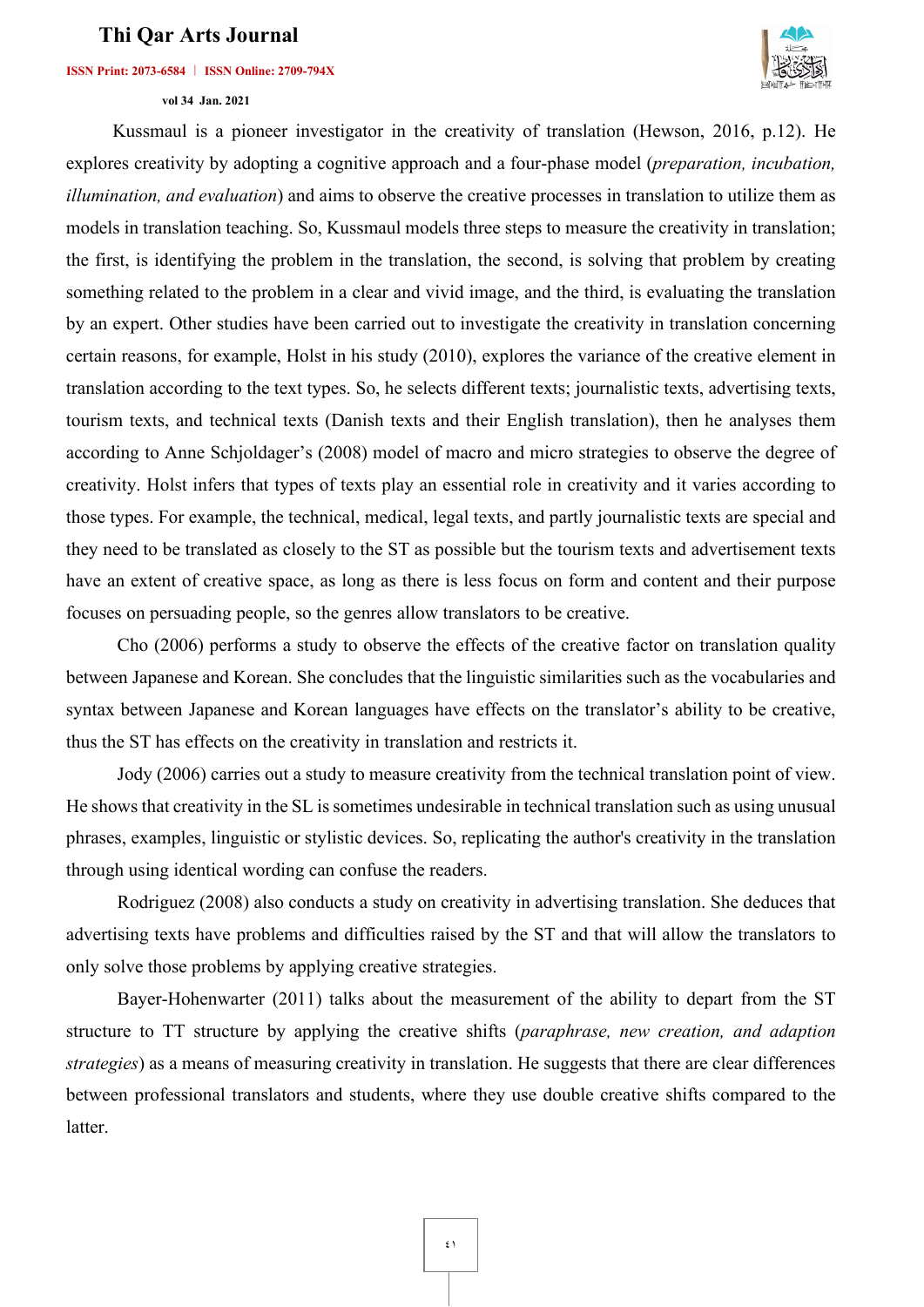### **ISSN Print: 2073-6584 ︱ ISSN Online: 2709-794X**

### **vol 34 Jan. 2021**



 Navidina, Younsi, and Ozhan (2015) carry out a study to measure the degree of using creative strategies in translating Iranian tourism websites and brochures. One of their results is that the noncreative outputs are produced by using direct or oblique strategies.

 Motevasel and Nemati (2015) perform a study to measure creativity in humour translation and they assume that the text type needs some degree of creativity during the translation to produce equivalent humorous effects.

 Mattioli (2017) carries out a study to determine the degree of creativity in the cultural translation. He selects fifty translated novels and analyses them according to the techniques used by the translators such as (*borrowing, transposition, naturalization, literal translation, neutralization, paraphrase, omission, equivalent, and addition*). He concludes that the transposition of cultural elements is rigorously related to creativity.

 Dorri (2018) performs a study to measure creativity in journalistic texts. She chooses 1000 English sentences from different sources; press releases, news articles, political articles, texts within the journalistic type with their Persian translations. Then, she deduces that the level of creativity changes from creative to very creative, and it does not just vary according to text type but even within a similar text type.

Shoubash (2018) examines the relationship between fidelity and creativity in literary translation to show the balance level between them. He picks up some literary texts from certain websites and analyses them according to the well-known axes (word for word and sense for sense translation). Then, he concludes that fidelity and creativity can go along in literary texts. Other studies explore and analyse the scope of creativity in other positions such as Varela's study (1998) in which he explores creativity in audio-visual texts. Ghazala (2014), too, explores creativity in literary texts. Hubscher-Davidson (2006) and Rojo and Meseguer (2018) inspect the creative dimension from the personality-centred perspective and explore the role of individual personality traits in the translation process.

### 2.2. Creativity in writing

 Academically, the first lesson of creative writing was taught at Harvard College in the United States by the American scholar Barrett Wendell in the 1880s within the literary studies (Ramey, 2007, p. 43). This subject had developed and become institutionalized within the academic field in the 1920s (ibid). However, this development was within intellectual movements like New Humanism, Progressive Education and Criticism (ibid). Yet creative writing became now an academic pursuit in the US and it has established itself as an academic program expanding more widely (Sander, Leahy, and Cantrell, 2007, p.14-15). That development of the creative writing field had risen and brought creativity as a pedagogical challenge and put the field at serious risk (ibid). The challenge was how to teach creative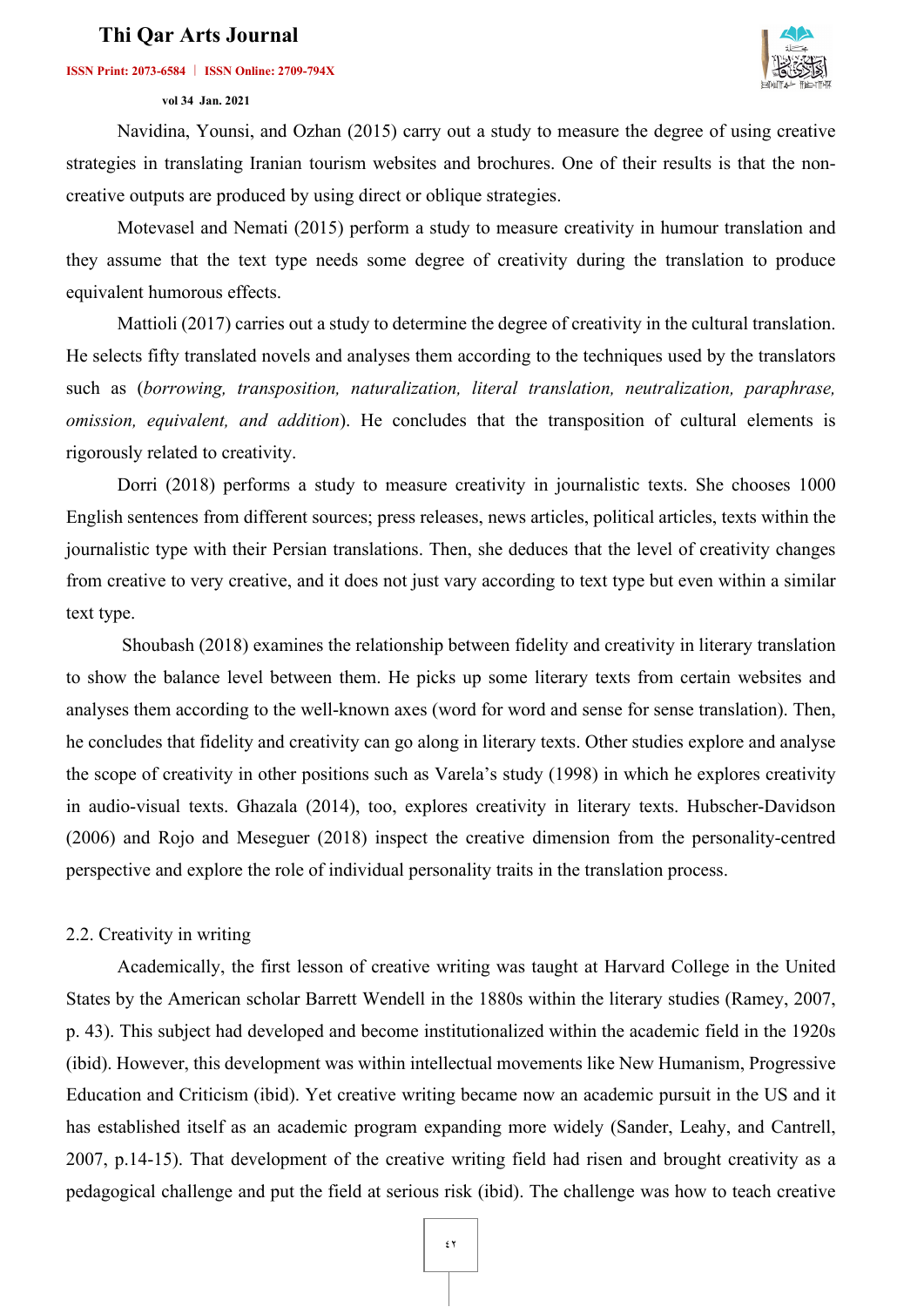### **ISSN Print: 2073-6584 ︱ ISSN Online: 2709-794X**

### **vol 34 Jan. 2021**



writing and operate it on the students' minds (Dawson, 2005, p.6). That kind of debate topic resembles the question; can literature be taught? And also because of the old heritage that we have such as the ancient aphorism "Poets are born, not made" (ibid, p.7).

Also, in the 1960s and 1970s, some scholars and academics discussed creative writing and argued that the idea of teaching the mysterious and fascinating creative process in the syllabuses is something difficult, so they gave no place for it in the universities (Newman, 2007, p. 24). Morley (2007, p. 85) confirms this point of view: "It is true that creative writing has traditionally been seen as individual and subjective". similarly, the critics have been reluctant to judge the 'creative process' and to define the student's performance in writing (ibid). Peckham (2011, p.85) comes up with some notes within his study in grading his students in which he mentions that creative writing is an art and art can't be graded. Sak (2004, p.216) mentions that teaching creativity among scholars is a controversial topic. Swander, Leahy, and Cantrell (2007, p.15) argue about the correlation between teaching creativity and its assessment, "if the creative writing cannot be taught, then it might also follow that student work cannot be evaluated (…)".

Despite these contradicting opinions about evaluating or teaching creativity, other scholars encouraged that and debated about creativity and teaching it or nurturing it, for instance, Morley (2007, p.5) asserts that creative writing, like any craft, can be learned like any game and he resembles this to an individual who can become a good writer just in the same way to become a good carpenter. Newman (2007, pp. 24-25) states that ''many tutors assert that [evaluation] criteria for creative writing should be no more difficult (...)" and he offered a chapter to explore the assessment of creative writing. Tan (2009, p.332) mentions that creativity in writing can be developed and begin with the mastery of basics and she proposes a model as an assessment tool for creative writing to encourage the students to understand the assessment principles and how to use them to enhance their learning and thinking. Bishop (2006, p.72) asserts that "highly creative people are made at least as much as they are born". He gives an example; Shakespeare and Mozart could never have shown their creative genius if they were not taught how to read and write. So creativity does not occur in a vacuum and without education and socialization; the fascinating inborn faculties simply cannot exist (ibid). Hains-Wesson (2013, p.329) asserts that creative writing is closely bound to the human experience. Also, Creative writing does not differ that far from other writing forms (Bishop, 2006, p.72). Similarly, any act of generating language or writing a composition in a novel way is a creative act (Sharples, 1970, p.2; VanDeWeghe, 2007). Consequently, persistent training, reading, and learning the writing techniques through workshops or classes in an academic environment can nurture creativity in writing. Newman (2007, p.24) indicates how tutors can foster creative writing in the academic climate by accessing libraries, conferences, and other resources like painters or musicians and he explores different types and processes for creative writing assessment.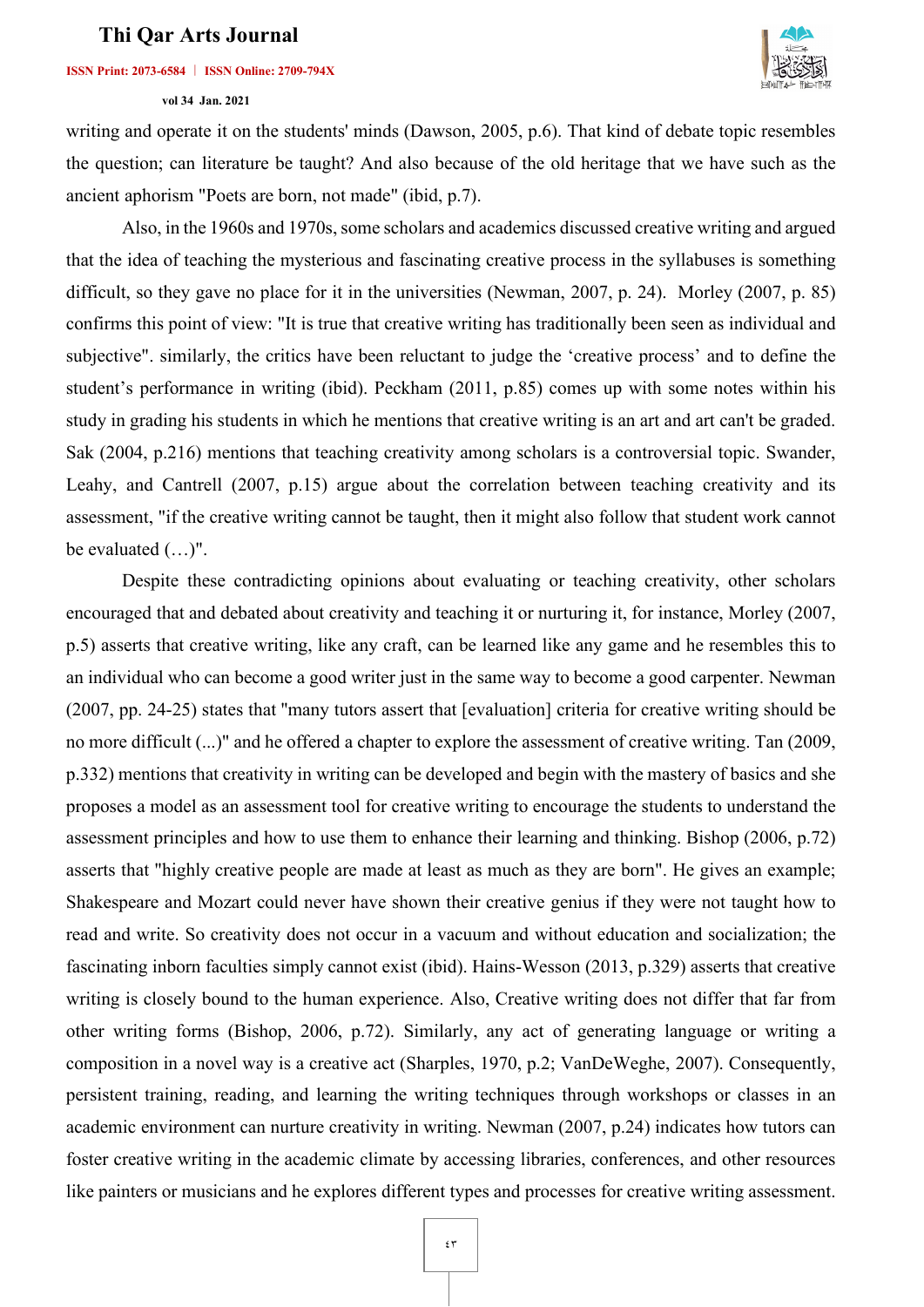### **ISSN Print: 2073-6584 ︱ ISSN Online: 2709-794X**

### **vol 34 Jan. 2021**



According to the above opinions, creative writing can be taught and assessed, so this study approaches the empirical studies that attempt to explore creative writing.

Sharples (1999) proposes a model for creative writing in which the students' creative writing can be analysed by the four stages: contemplation, planning, reflection, and reviewing. This model has been used by Izadi in his empirical study in 2014 to evaluate the creativity in the writing of EFL Iranian students.

Tan (2009, p.332-350) also conducts an empirical study in Singapore to foster creative writing for students who study Chinese as a second language. She adopts the following five aspects; *creativity, novelty, imagination, expression, and grammar* to assess creative writing. She concludes that the students should understand the essence of the assessment criteria because it helps the students to write creatively and enhance their learning and thinking.

At the high school level, Luqman has conducted four studies associated with creativity in EFL writing. Two of them are exploring the strategies of creativity and how using these strategies helps to enhance creative writing in EFL writing. While the other two (2013 and 2017) attempt to explore the level of creativity and the factors that hinder the students to develop creative writing in English. Luqman concludes that 65% of the students are at a moderate level, 19 % at the low level, and 16 % at the high level who were considered creative students.

 There are other studies which attempt to assess creative writing, such as Morris and Sharplin's (2013) in Australia, which is used to evaluate creative writing in English courses. Vasezi and Raezei (2018) publish a study for evaluating creative writing by assessing the short stories and novels.

Mozaffari conducts a study in 2013 in which he applies four assessment criteria; *image, characterization, voice*, and story to assess creative writing in the short stories and he suggests a model as an evaluation instrument for the Iranian English syllabus.

### 2.3. The Adopted Models

 Tan (2009) proposes five criteria to assess creative writing; first, the *Creativity*, in which she assesses the creativeness of the essay; second, the *Novelty*, in which she assesses student's ability to create something new, original, and unique word choice, third, the *Imagination*, in which she assesses the student's ability to use vivid images; fourth, the *Expression*, in which she assesses the student's ability to produce clear sentences, and fifth, the *Grammar*, in which she assesses the student's ability to produce well-constructed sentences.

 Kussmaul (1995, P. 41) models three stages to evaluate the creative element in translation and clarifies the novelty criterion in his empirical study, as translators are not free to produce novel ideas like writers because the translation is tied down to the ST. However, he stresses that it does not mean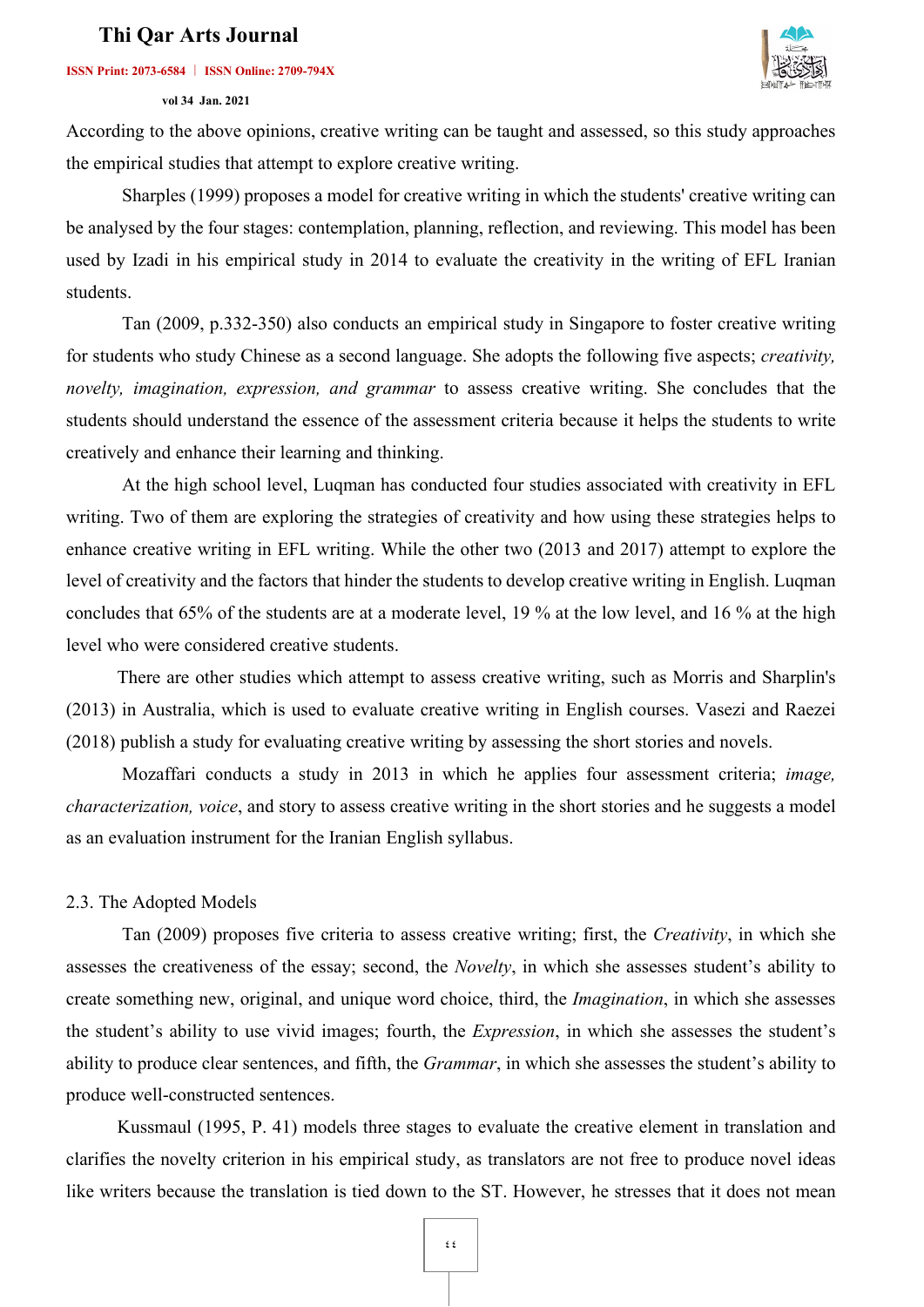#### **ISSN Print: 2073-6584 ︱ ISSN Online: 2709-794X**

#### **vol 34 Jan. 2021**



that there is no creativity or novelty, since translation is a re-creative act rather than creative. So, Kussmaul explicates the novelty feature in the translation, which can be found by identifying the problem first, then gathering the relevant information about the problem, and finally solving the problem (ibid). Kussmaul, also, suggests a method to help translators to reach a creative translation, which he names as a *visualisation method* (2005, pp. 378-391). Visualisation method is explained as the ability of the translator to form mental images when he/she hears or reads the words of the ST which will help him/her to produce the translation. Kussmaul assures the importance of this method and states that "it seems that visualising details of a scene helps translators to arrive at creative translations" and also confirms that "In creative translation visualisations lead to shifts, transpositions, modulations, etc." (ibid pp.378-379). Bayer-Hohenwarter (2011, p. 673) specifies the visualisation method and states that "(…) understanding of the source text directly triggers a non-structure-oriented primary association that leads to creative shifts, perhaps via certain imaginative reflexes".

### 2.4. Translation Competence (TC) and Creativity

 This section is an attempt at the description of creativity as a basic element in TC. Neubert (2000, p.5) identifies seven elements of TC which are "complexity, heterogeneity, approximation, openendedness, creativity, situationality, and historicity". The creativity component is best explained by the fact that the translator is always encouraged to pursue and create new ways of uttering something by an ST (ibid, p. 4). He also brands this feature as guided creativity in which he means that the translator is always searching for equivalence in new ways. This guided creativity can become a new-creation when translators attempt to find different ways from the ST to suit the requirements of the target audience (ibid, p. 4). Also, other scholars have explored TC and poised that the creativity aspect is a basic feature in translation competence (Orozco, 2000, p. 201; PACTE group, 2003, p.59; Hurtado Albir, 2015, p. 268).

In the TS field, the definition of TC has been a long sought-goal (Alves, 2007, p.41). Furthermore, there is an observed conflict among scholars about its definition (Al-Emara, 2014, p.22). However, some definitions have a common agreement about the use of terms such as "knowledge, skills, and abilities" to describe TC (ibid, p. 22). Bell, (1991, p.43) defines TC as "the knowledge and skills the translator must possess to carry it out". According to Munday (2009, p. 63), Bell is the first scholar who defined TC. Another definition of TC by the PACTE group (2003, p. 58) is "the underlying system of knowledge needed to translate". Faber (1998, p.10) defines TC as "the knowledge need to translate well". Alves (2007, p.43) defines it as "all knowledge, abilities, and strategies a successful translator masters and which lead to an adequate performance of translation tasks". And he calls it the general translator's competence.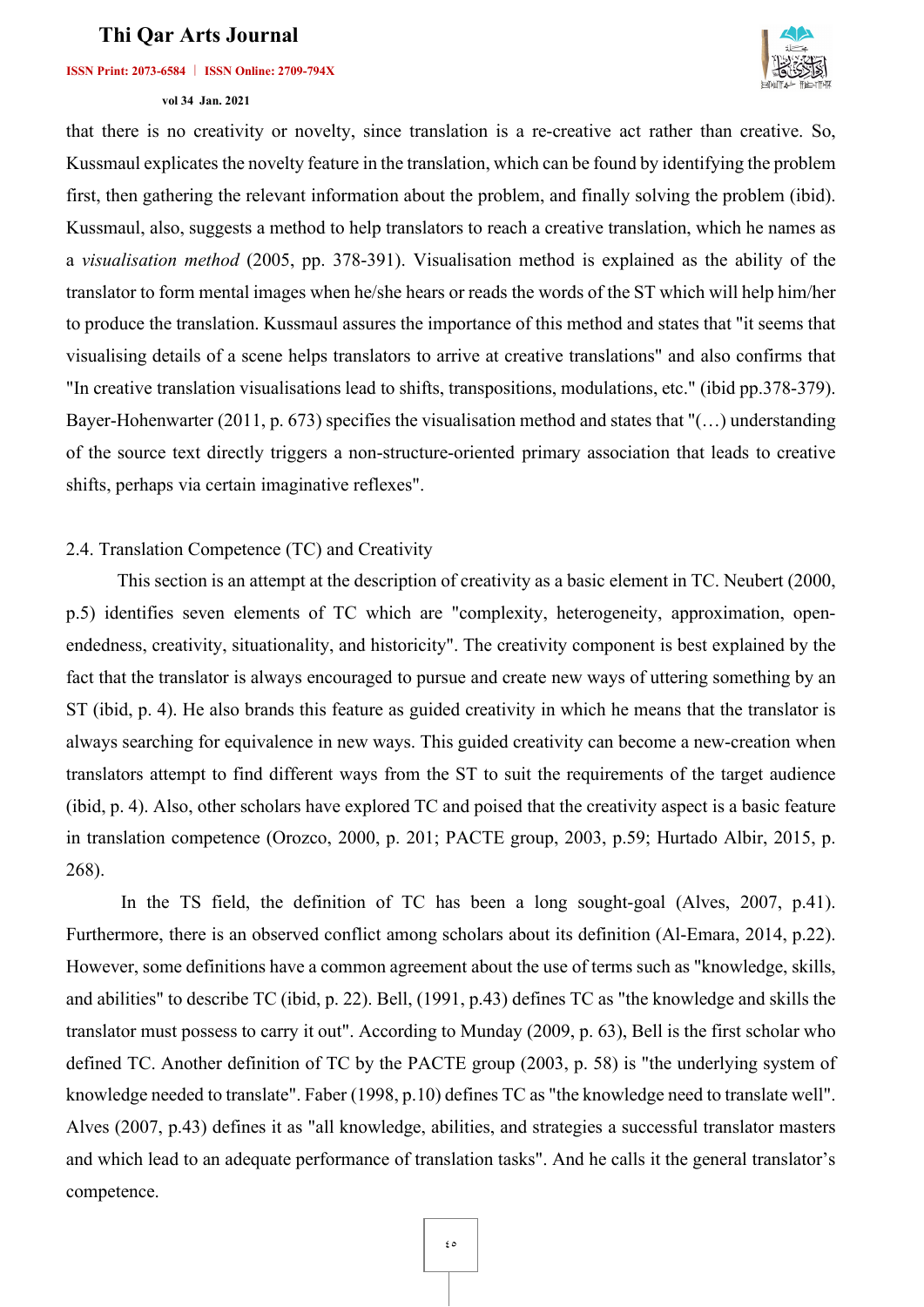### **ISSN Print: 2073-6584 ︱ ISSN Online: 2709-794X**

 **vol 34 Jan. 2021** 



Bell (1991, p.43) remarks that the translator resembles other communicators and he ought to have the knowledge and skills that are familiar to all communicators to translate well. He displays three pieces of knowledge as an example, and confirms that the translator must have, for instance; (a) the semantic knowledge or how propositions are structured, (b) the syntactic knowledge of how sentences can be constructed to transfer propositional content implanted in them and (c) the pragmatic knowledge or how the sentences can be understood by the hearer or reader as information-carrying text after decomposing it into sentences. Further, Bell adds that any lack in these three cases or lack in their control means that the translators could not translate. Schaffner and Adab (2000, p. 10) explain that TC and its subcompetencies are linked to other concepts such as knowledge, skills, awareness, and expertise. Also, Bayer-Hohenwarter (2011, p.665) debates about the connection between creativity and expertise in translation and confirms that few studies have been conducted in this area, for example, Thomä (2003), Cho (2006), and Bastin and Betancourt (2005). Bayer-Hohenwarter (2011, p.665) illustrates some of the results from these studies, for instance, Thomä (2003) concluded that the creativity rate was higher in professional translators than students and also the creativity rate was higher in the translation from the foreign language into the mother language rather than the opposite direction, that is to say, creativity, expertise and direction are connected. Pietrzak (2015, p.326) stresses that experience in translation is an essential part to recognize the problem in the first place before decision-making. Accordingly, the creative dimension in translation means two things; the first is a problem-solving, and the second is decision-making (ibid). Also, Munday (2009, 64) confirms that TC contains several components (linguistic and extra-linguistic knowledge, and documentation skills, etc.), situated at different levels, one of these is a strategic component that involves problem-solving and decision making.

### **3. Methodology**

The methodological part of this study presents an elaboration on the applied procedures and the experimental design which includes description of participants, instruments, procedures, data, evaluation dimensions, raters, statistical tools, and conclusion.

3.1. Participants

The participants of this study were 15 native speakers of Arabic student-translators, at the fourthyear undergraduate level in the Department of Translation, College of Arts at the University of Basra.

3.2. Instruments

The following instruments were used to collect the data for the current study:

3.2.1. Participants' Background Information Sheet (PBIS)

PBIS was used to collect the data about the students' writing and translation proficiency levels to be used later as a guide in the assessment form.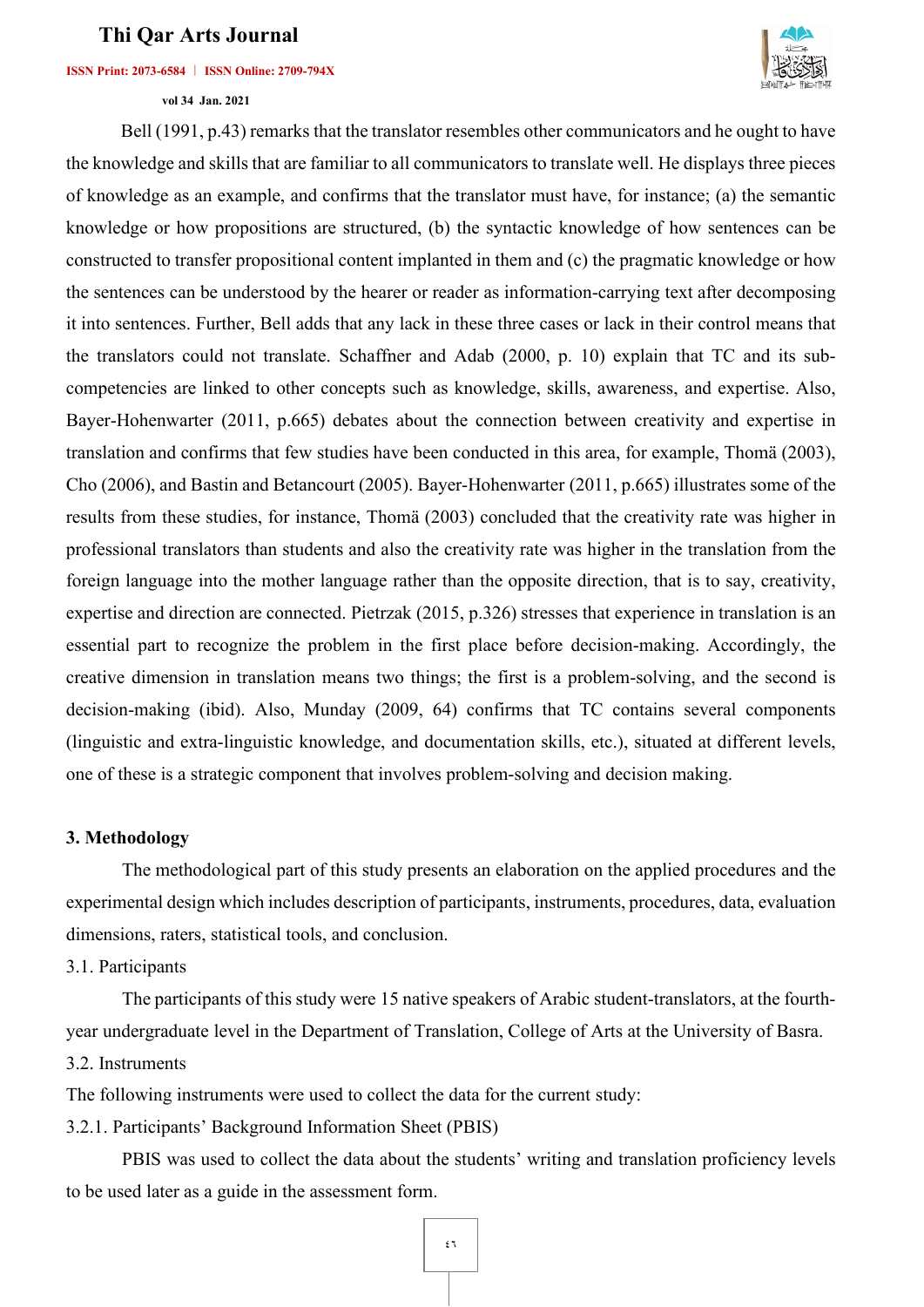### **ISSN Print: 2073-6584 ︱ ISSN Online: 2709-794X**

 **vol 34 Jan. 2021** 

## 3.2.2. Test Description (TD)

The raw samples for writing and translation tests were selected by the researcher and handed over to the scientific committee to select the most suitable samples and to be amended in a way to best suit the level of the participants to evade subjectivity as much as possible.

### 3.3. Procedures

The methodology of the present study has five phases: first, the diagnostic phase or (consultations phase) which is used to confirm that the test samples intended to be taken by the student-translators are valid. It aims also, to assess some important elements such as feasibility, time, and adverse effects. Consequently, this phase helps to diagnose the drawbacks of the procedures and to improve the test design and facilitate the task before its implementation. The diagnostic phase was conducted by the researcher in coordination with the supervisor of this study and with the scientific committee (Experts in translation studies in the Department of Translation at the University of Basra) to select the suitable test samples. Second, the writing test which involved writing a minimum of 150 words about the question *"The Internet allows people to access information in an instant. How has the speed of this technology changed peoples' behaviour?"*. The third, the translation test which involved translating a text of 165 words based on the same topic of the writing test. The fourth, the analysis of the writing and translation tests outputs by the researcher. In the final phase, the outputs of tests analysis were collected, arranged, assessed, coded, and handed over to the raters to be objectively examined.

3.4. Data Collection:

The data are collected by conducting two tests as follows:

3.4.1 The Writing Test:

 The experiment was conducted after the researcher received the ethical approval from the University of Basra. Then, the laboratory of the Department of Translation was reserved for experimenting which took two sessions. In the first session, and before experimenting, the researcher asked the participants to partake voluntarily. As participants' acceptance was obtained, the researcher handed them a package which includes the consent letter, the description of the experiment, a background information sheet, a writing test paper, and blank papers to write their answers on.

## 3.4.2. The Translation Test:

The data from the translation test was collected online due to the pandemic (COVID 19) which prevented students from physical attendance. Accordingly, one of the instructors requested the students to participate in this experiment voluntarily after finishing one of the online classes. Thus, the data of the translation tests were collected after the participants completed the task.

3.5. Evaluation Dimensions: The results of the participants' translation tests were analysed according to Kussmaul model (1995) and Tan model (2009).

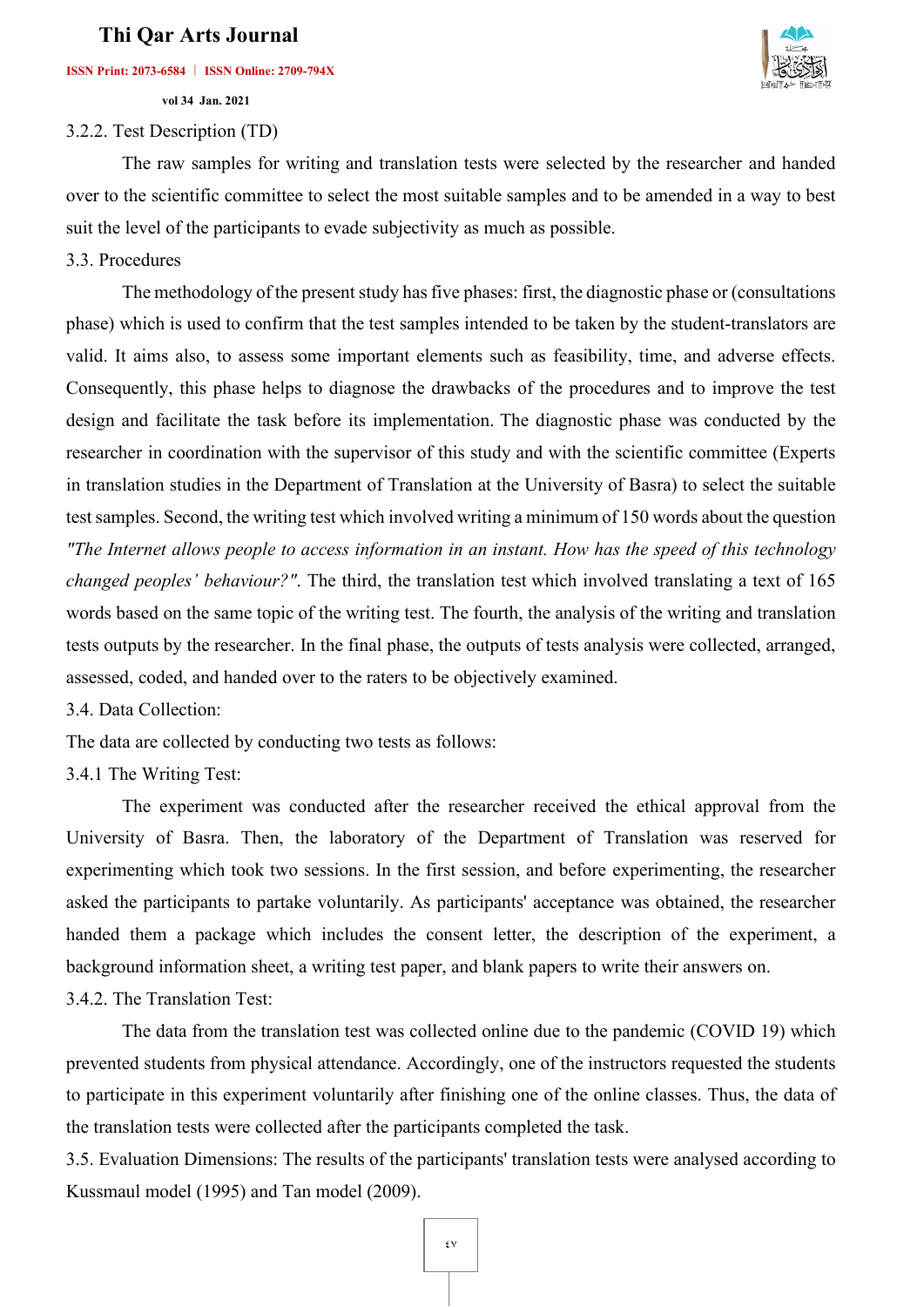**ISSN Print: 2073-6584 ︱ ISSN Online: 2709-794X**

 **vol 34 Jan. 2021** 



3.6. Using a rubric: An analytical rubric was used during the scoring process.

3.7. Raters

The raters are experts in the field of translation studies in the Department of Translation at the University of Basra and have taught translation and composition writing and published papers in this area.

## **4. Data Analysis**

 This part explains and analyses the data of the study to measure the creative ability of the participants in writing and translation.

4.1 Statistical Analysis

The statistical analysis is handled by an expert in the field of statistics and the measures which are needed involve Descriptive Statistics: Mean, Standard Deviation, and Correlation Coefficient.

In an attempt to statistically establish the relationship between writing and translation outputs from the creative dimension perspective, SPSS software has been used in this study. Thus, the results show a considerable difference between the first and second outputs. The two tables below display the Mean and Standard deviation between the two outputs.

Table (1) Mean and Standard deviation of the writing outputs

| Category  | <b>Novelty</b> | Imagination | <b>Expression</b> | Grammar    | <b>Writing</b>   | Total |
|-----------|----------------|-------------|-------------------|------------|------------------|-------|
|           |                |             |                   |            | <b>Mechanics</b> |       |
| Mean      | 3.53           | 3.67        | 3.33              | 3.00       | 3.06             | 16.60 |
| <b>SD</b> | $\pm 1.06$     | $\pm 0.97$  | $\pm 0.97$        | $\pm 0.92$ | $\pm 0.70$       | ±4.15 |

Table (2) Mean and Standard deviation of the translation outputs

| <b>Category</b> | Problem        | Visualization         | <b>Expression</b> | Grammar    | Writing          | Total      |
|-----------------|----------------|-----------------------|-------------------|------------|------------------|------------|
|                 | <b>Solving</b> | (creative strategies) |                   |            | <b>Mechanics</b> |            |
| Mean            | 2.40           | 2.66                  | 2.66              | 3.40       | 2.93             | 14.13      |
| <b>SD</b>       | $\pm 0.82$     | $\pm 0.72$            | $\pm 0.48$        | $\pm 0.63$ | $\pm 0.70$       | $\pm 2.50$ |

Also, the findings revealed that there is a non-significant relationship between these two outputs and the figures below with concise explanations describe the relationship between these two variables. For example, the results show that there is a moderate non-significant positive relationship between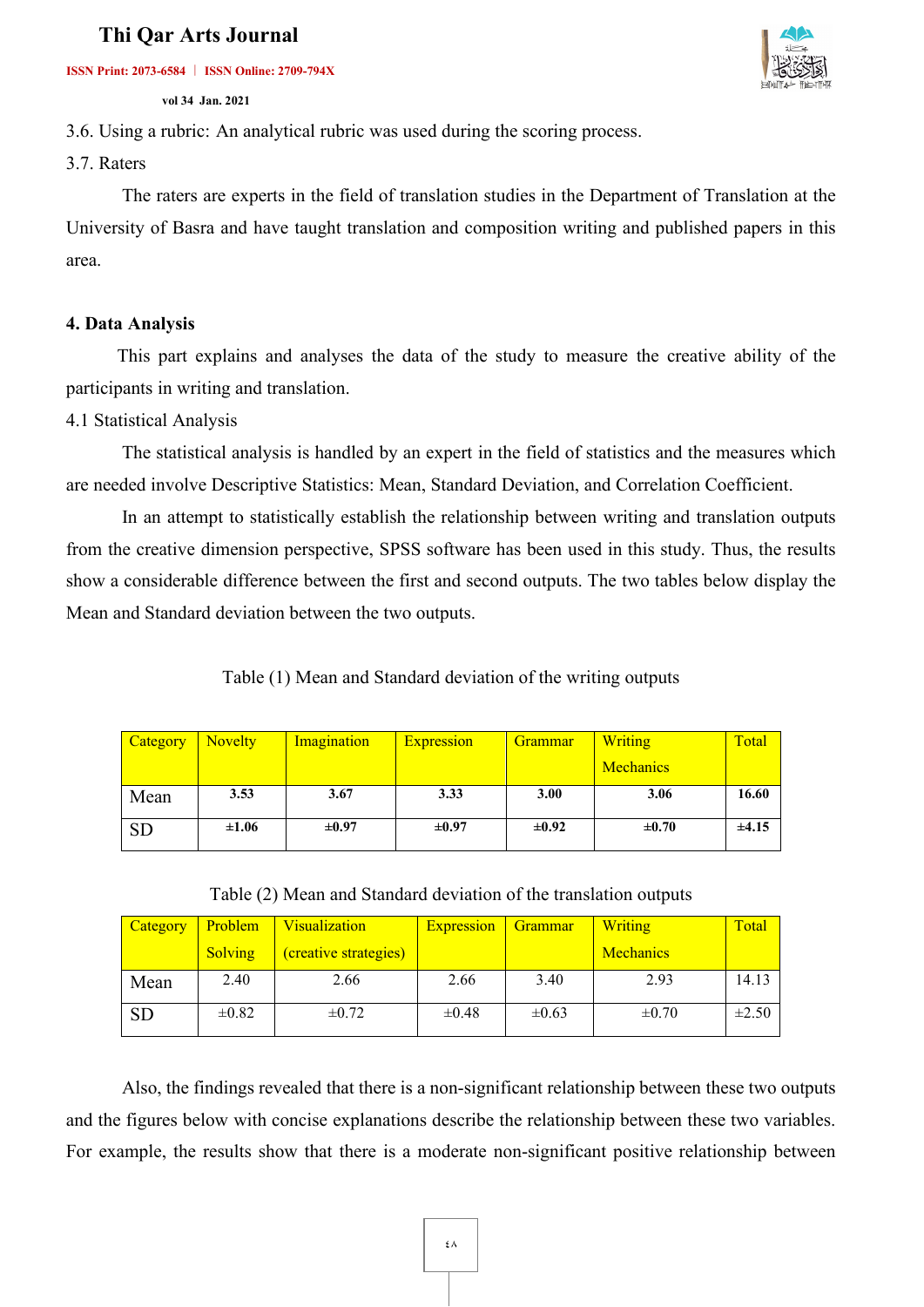**ISSN Print: 2073-6584 ︱ ISSN Online: 2709-794X**



### **vol 34 Jan. 2021**

scores of the Novelty criterion in the writing outputs and scores of the Novelty criterion in the translation outputs where  $R = 0.47$  and  $P \ge 0.07$ , as shown in figure (1) below:



Figure (1) The correlation coefficient value of the Novelty and Problem-solving components

The results also display a weak non-significant positive relationship between scores of the Imagination criterion in the writing outputs and scores of the Visualisation criterion in the translation outputs where  $R = 0.43$  and  $P \ge 0.102$ , as shown in figure (2) below:



Figure (2) The correlation coefficient value of the Imagination and Visualisation components

The results also reveal a weak non-significant positive relationship between scores of the Expression criterion in the writing outputs and scores of the Expression criterion in the translation outputs where  $R = 0.40$  and  $P \ge 0.140$ , as shown in figure (3) below: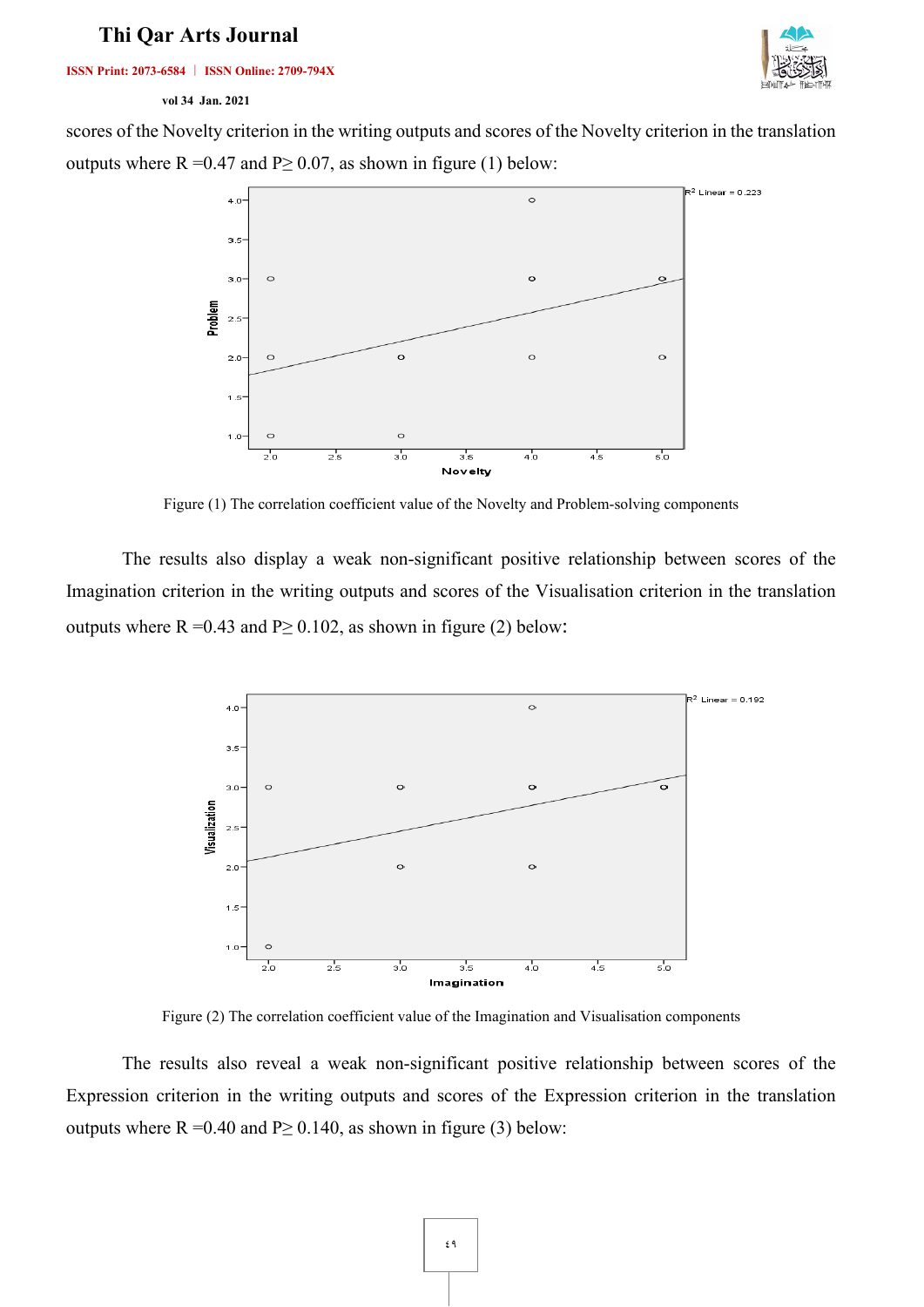







Figure (3) The correlation coefficient value of the Expression component

The results also reveal that there is a moderate non-significant positive relationship between scores of the Grammar criterion in the writing outputs and scores of the Grammar criterion in the translation outputs where  $R = 0.73$  and  $P \ge 0.002$ , as shown in figure (4).



Figure (4) The correlation coefficient value of the Grammar component

Also, the results show a weak non-significant positive relationship between scores of the writing mechanics criterion in the writing outputs and scores of the writing mechanics criterion in the translation outputs where  $R = 0.44$  and  $P \ge 0.099$ , as shown in figure (5) below: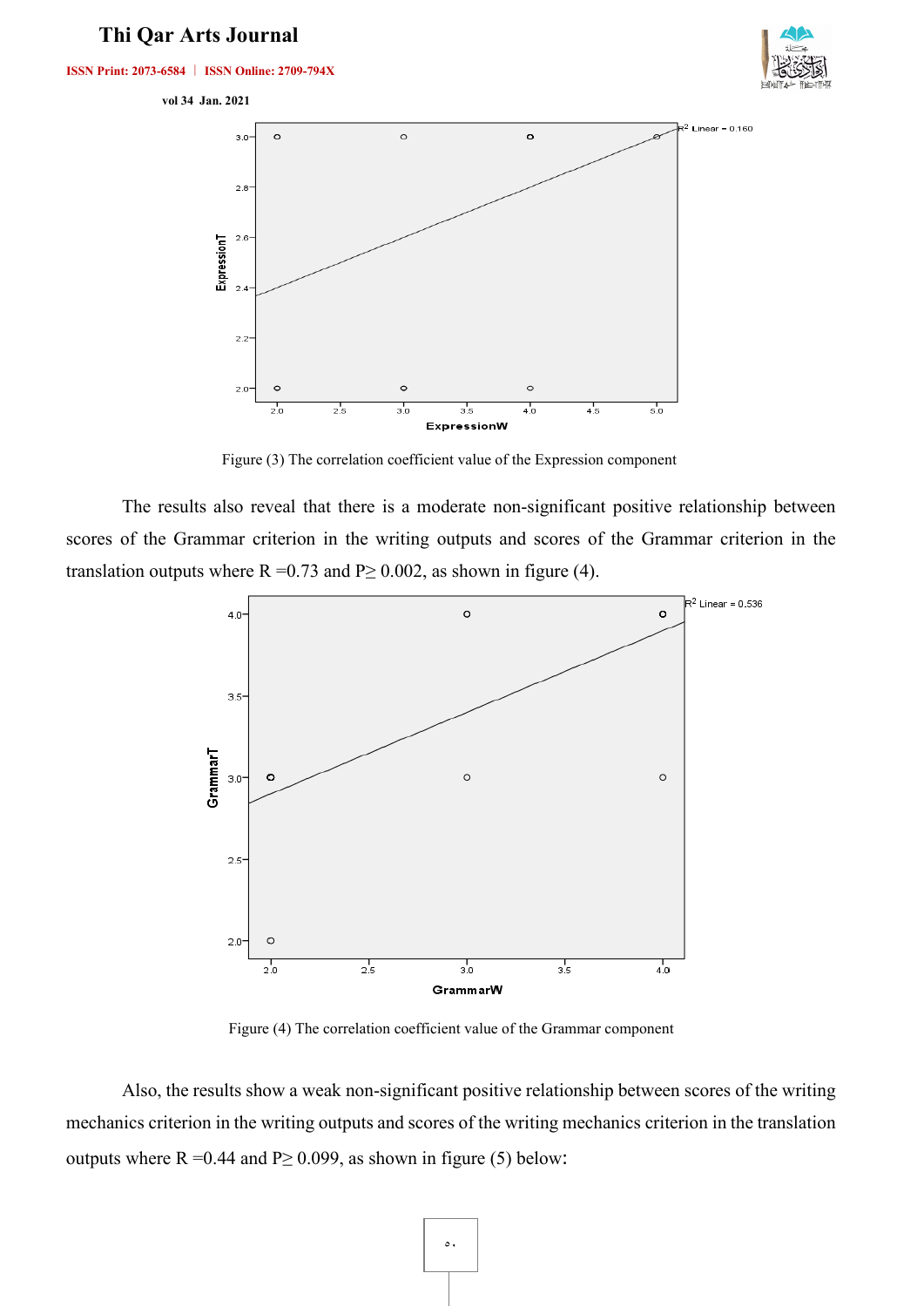**ISSN Print: 2073-6584 ︱ ISSN Online: 2709-794X**

 **vol 34 Jan. 2021** 





Figure (5) The correlation coefficient value of the Writing mechanics component

### **5. Conclusion**

Through the review of previous studies in the theoretical part of this research, it is disclosed that there is a recognized relationship between writing and translation in terms of the creative component, as confirmed by Dam-Jensen, Heine, and Schrijvers (2019). Empirically, Risku, Milošević, and Pein-Weber (2016) investigated creativity between writing and translation in a case study conducted by young professional translators and they infer that the creative process is not free in writing and translation but circumscribed by various contextual and textual characteristics. This study adds another investigation about these shared features between writing and translation at the undergraduate level and the study reached the following conclusions:

- 1. The creative dimension in translation is more restricted than in writing.
- 2. The student-translators use the "*knowledge telling*" strategy (a simple linear way of recounting the knowledge) during the translation process, rather than the "*knowledge transforming*" strategy in which the writing process requires transforming the ideas during the text production in place of simply telling them (Bereiter and Scardamalia model 1987 in Alamargot and Chanquoy, 2001).
- 3. Most of the student-translators used the literal translation strategy, which is a default and less problematic procedure that leads to undesirable outcomes.
- 4. The creative dimension in translation is difficult to depict at the undergraduate level and may require more competent and professional translators to typify it.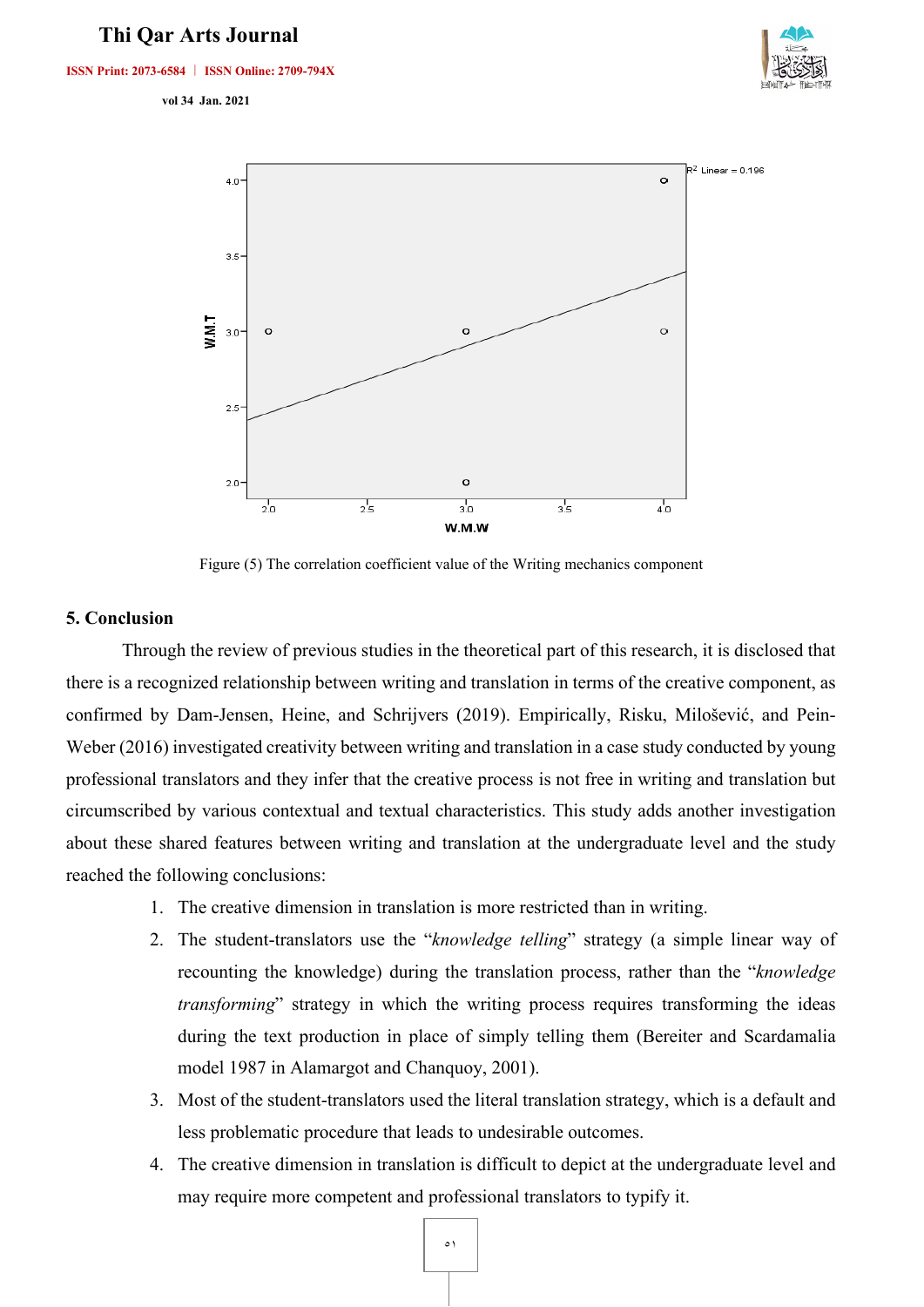**ISSN Print: 2073-6584 ︱ ISSN Online: 2709-794X**

 **vol 34 Jan. 2021** 

### **6. References**

- Alamargot, D., and Chanquoy, L.(2001) Through the Models of Writing. London, Kluwer Academic Publishers.
- Al-Emara, F.S. (2014) *Translating into the First Language: Textual Competence, Disposition and Monitoring as Indicators of Translation Competence.* PhD dissertation, Leeds, The University of Leeds.
- Alves, F. (2007) Modelling translator's competence: Relevance and expertise under scrutiny. In: Gambier, Y. and et al. (eds.) *Doubts and Directions in Translation Studies*. Amsterdam and Philadelphia, John Benjamins Publishing Company, pp. 41-55.
- Amabile, T. (1983) The social psychology of creativity: A componential conceptualization. *Journal of Personality and Social Psychology*, 45(2), 357–376. Available from: <https://doi.org/10.1037/0022-3514.45.2.357> [Accessed 15 February 2020].
- Amabile, T. (201۲) Componential Theory of Creativity. In: Kessler and Eric H. (eds.) *Encyclopaedia of Management Theory*. USA, Sage Publications, pp. 1-10. Available
- from:<https://www.hbs.edu/faculty/Publication%20Files/12-096.pdf>[Accessed 13 February 2020]. Aranda, L. (2009) Forms of creativity in translation. Cadernos de Traducao. 1 (23), 23- 36. Available from: [https://www.researchgate.net/publication/307699599\\_Forms\\_of\\_creativity\\_in\\_translation](https://www.researchgate.net/publication/307699599_Forms_of_creativity_in_translation)

[Accessed 22 January 2020].

Bassnett, S. (2016) Translation and Creativity. In: La Rochere, M. and Henking, I.W. (eds.) *Translation and Creativity.* France, Centre de Traduction Littéraire de Lausanne, pp.39-61.

Bayer-Hohenwarter, G. "Creative Shifts" as a Means of Measuring and Promoting Translational Creativity." Meta 563 (2011): 663–692. Available from: https://www.researchgate.net/publication/222099879. [Accessed 6 January 2020].

- Bell, R. (1991) *Translation and translating: Theory and Practice*. London and New York, Longman Group.
- Benjamin, W. (1923) The Task of the Translator. In: L. Venuti (ed.) *The Translation Studies Reader*. London, Routledge, pp. 40-60.
- Bishop, W. and Starkey, D. (2006) *Keywords In Creative Writing*. USA, Utah State University Press.
- Boase-Beier, J. and Holman, M. (eds.) (1999) *The Practices of Literary Translation Constraints and Creativity*. London and New York, Routledge.
- Boden, M. (2004) *The Creative Mind: Myths and Mechanisms* (2nd edition). London and New York, Routledge.
- Cho, S. (2006) Translator's Creativity found in the Process of Japanese-Korean Translation. *Meta.*  51(2), 378- 388. Available from: [https://www.erudit.org/fr/revues/meta/2006-v51-n2](https://www.erudit.org/fr/revues/meta/2006-v51-n2-meta1279/013263ar/) [meta1279/013263ar/](https://www.erudit.org/fr/revues/meta/2006-v51-n2-meta1279/013263ar/) [Accessed 3 February 2020].
- Cohen, L. and Ambrose, D. (1999) Adaptation and Creativity. In: Runco, M. and Pritzker, S. (eds.) *Encyclopaedia of Creativity*. USA, Academic Press, pp. 9-23.
- Dam-Jensen, H. and Carmen, H. (2013) Writing and Translation Process Research: Bridging the Gap. *Journal of Writing Research* 5(1), 89-101. Available from: [https://www.jowr.org/abstracts/vol5\\_1/Dam-Jensen\\_Heine\\_2013\\_5\\_1\\_abstract.html](https://www.jowr.org/abstracts/vol5_1/Dam-Jensen_Heine_2013_5_1_abstract.html) [ Accessed 10 December 2019].
- Dam-Jensen, H. , Carmen, H., and Schrijver, I. (201۹) The Nature of Text Production Similarities and Differences Between Writing and Translation. *Across Languages and Cultures* 20 (2) pp. 155–172 Available from: DOI: 10.1556/084.2019.20.2.1 [ Accessed 1 June 2020].
- Dawson, P. (2005) *Creative Writing and the New Humanities*. New York, Routledge.
- Dorri, E.R.( 2018) On the Study of Creativity in Translation: the Case study of Journalistic Text. *Translation Journal*. 7(2018), 1-8. Available from: [https://www.academia.edu/37060891/On\\_the\\_Study\\_of\\_Creativity\\_in\\_Translation\\_the\\_Case\\_study\\_o](https://www.academia.edu/37060891/On_the_Study_of_Creativity_in_Translation_the_Case_study_of_Journalistic_Text) f Journalistic Text [Accessed 31 January 2020].
- Duffy, B. (2006) *Supporting Creativity and Imagination in the Early Years* (2nd edition). New York, Open University Press.
- Eysenck, M. and Kean (2000) *Cognitive Psychology A Student's Handbook*. (4<sup>th</sup> edition). Hove and New York , Psychology Press Ltd.
- Faber, P. (1998) Translation Competence and Language Awareness. *Language Awareness,* 7(1), 9-21. Available from: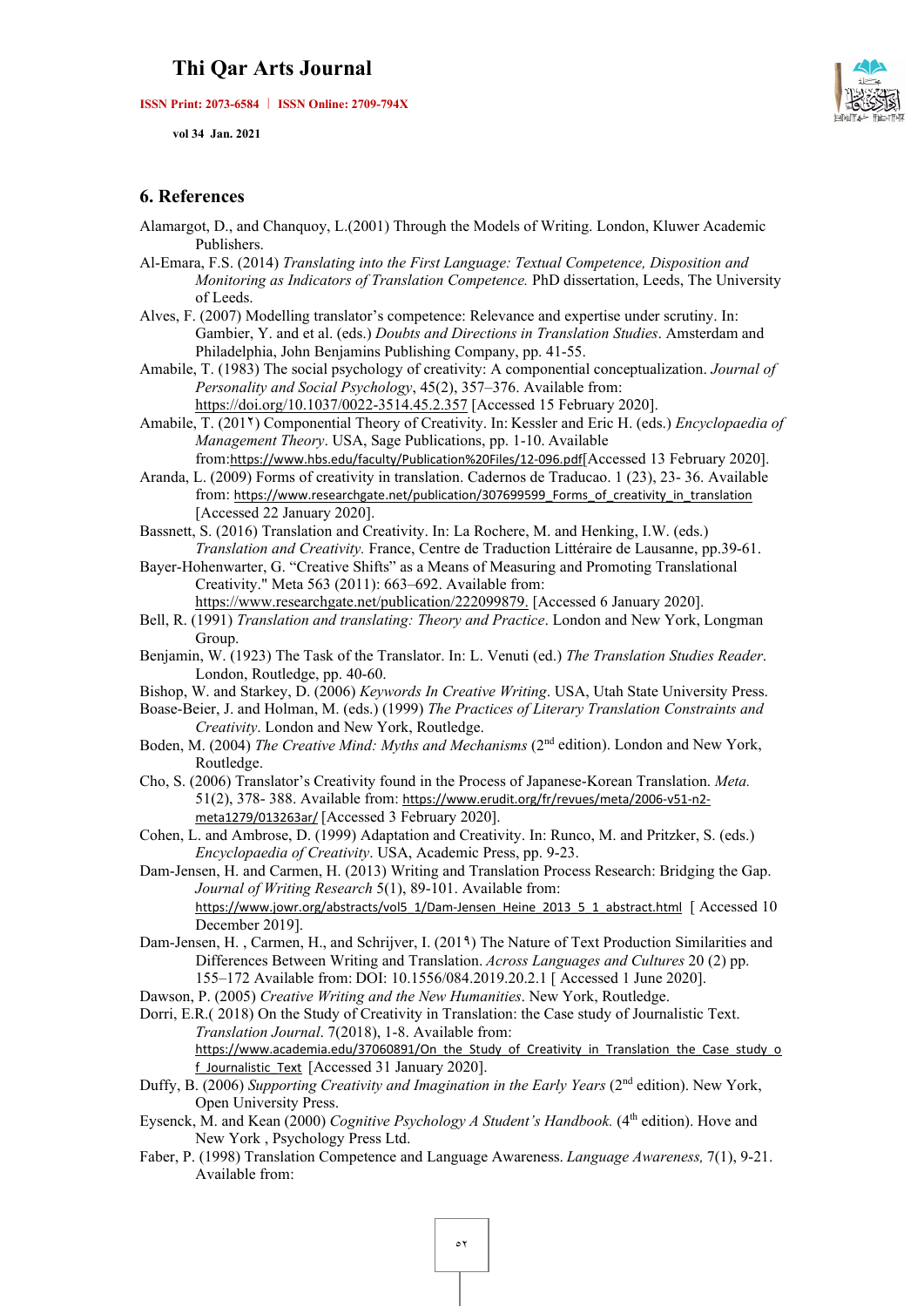#### **ISSN Print: 2073-6584 ︱ ISSN Online: 2709-794X**



 **vol 34 Jan. 2021** 

[https://www.researchgate.net/publication/235708874\\_Translation\\_Competence\\_and\\_Languag](https://www.researchgate.net/publication/235708874_Translation_Competence_and_Language_Awareness) [e\\_Awareness](https://www.researchgate.net/publication/235708874_Translation_Competence_and_Language_Awareness) [Accessed 3 April 2020].

- Ghazala, H. (2014) Creative vis-à-vis Non-creative Translation of Short Story Juxtaposed. *AWEJ*. 2(10) , 17-35. Available from: [https://www.semanticscholar.org/paper/Creative-vis-a%CC%80-vis-Non](https://www.semanticscholar.org/paper/Creative-vis-a%CC%80-vis-Non-creative-Translation-of-Ghazala/ab56ead2a6da64654686e8b18dc9b413a9da1902)[creative-Translation-of-Ghazala/ab56ead2a6da64654686e8b18dc9b413a9da1902](https://www.semanticscholar.org/paper/Creative-vis-a%CC%80-vis-Non-creative-Translation-of-Ghazala/ab56ead2a6da64654686e8b18dc9b413a9da1902) [Accessed 21 February 2020].
- Hains-Wesson, R. (2013) Why do you write? Creative writing and the reflective teacher. *Higher Education Research & Development*. 32(2), 328-331. Available from: <https://doi.org/10.1080/07294360.2013.770434> [Accessed 2 March 2020].
- Harper, G. (2010) *On Creative Writing*. USA, Multilingual Matters.

Hewson, L (2016) Creativity in Translator Training: Between the Possible, the Improbable and the (Apparently) Impossible. *De Gruyter Open.* 9-25. Available from: [https://www.researchgate.net/publication/316532449\\_Creativity\\_in\\_Translator\\_Training\\_Between\\_th](https://www.researchgate.net/publication/316532449_Creativity_in_Translator_Training_Between_the_Possible_the_Improbable_and_the_Apparently_Impossible)

[e\\_Possible\\_the\\_Improbable\\_and\\_the\\_Apparently\\_Impossible](https://www.researchgate.net/publication/316532449_Creativity_in_Translator_Training_Between_the_Possible_the_Improbable_and_the_Apparently_Impossible) [Accessed 24 January 2020].

- Holst, J. (2010) *Creativity in translation: a study of various source and target texts*. Available online from: [https://dokumen.tips/documents/creativity-in-translation-a-study-of-various-source-and-target](https://dokumen.tips/documents/creativity-in-translation-a-study-of-various-source-and-target-texts-.html)[texts-.html](https://dokumen.tips/documents/creativity-in-translation-a-study-of-various-source-and-target-texts-.html) [Accessed 27 January 2020].
- Hubscher-Davidson, S. (2006) Using TAPS to analyze creativity in translation. Available online from: [https://www.semanticscholar.org/paper/Using-TAPS-to-analyze-creativity-in-translation-hubscher](https://www.semanticscholar.org/paper/Using-TAPS-to-analyze-creativity-in-translation-hubscher-davidson/998df267733a17a1e0f0f7786c6e5e72c8b3af3d)[davidson/998df267733a17a1e0f0f7786c6e5e72c8b3af3d](https://www.semanticscholar.org/paper/Using-TAPS-to-analyze-creativity-in-translation-hubscher-davidson/998df267733a17a1e0f0f7786c6e5e72c8b3af3d) [Accessed 9 February 2020].
- Hurtado Albir, A. (2015). The Acquisition of Translation Competence. Competences, Tasks, and Assessment in Translator Training. *Meta*, 60 (2), 256–280. Available from: <https://doi.org/10.7202/1032857ar> [Accessed 18 March 2020].
- Jody, B.(2006) Suppression as a Form of Creativity in Technical Translation. In: Ian Kemble (ed.) *Translation and Creativity: How Creative is the Translator?* Portsmouth: University of Portsmouth, pp.6-14. Available from: <http://www.jodybyrne.com/content/176> [Accessed 15 February 2020].
- Kussmaul, P. (1995) *Training The Translator.* USA, John Benjamins Publishing Company.
- Kussmaul, P. (2005). Translation through Visualization. *Meta*, 50 (2), 378–391. <https://doi.org/10.7202/010943ar> [Accessed 23 January 2020].
- Langlotz, A. (2015) Language, creativity, and cognition. In: Jones, R.(ed.) *The Routledge Handbook of Language and Creativity.* UK, Routledge, pp. 40-60. Available from: <https://www.routledgehandbooks.com/doi/10.4324/9781315694566.ch2> [Accessed 6 February 2020]
- Lubart, T. (2010) Cross-Cultural Perspectives on Creativity. In: Kaufman, J. and Sternberg, R. (eds.) *The Cambridge Handbook of Creativity*. USA, Cambridge University Press, pp. 265- 276.
- Luqman, M.R. (2017) Exploring the Factors that Hinder Jordanian Students in Developing Creativity in EFL Writing. Available from:<https://www.researchgate.net/publication/322743563> [Accessed 22 May 2020].
- Malmkjaer, K.(2003) Looking Forward to the Translation. On 'A Dynamic Reflection of Human Activities'. In: G. Anderman & M. Rogers (eds.) *Translation today: Trends and perspectives*. Clevedon: Multilingual Matters, pp. 40-60.
- Mattioli, V. (2017) Translator's creativity in transposing cultural elements: a corpus study. *Quaderns de Filologia: Estudis Linguistics.*22(2017), 187-213. Available from: DOI: <https://doi.org/10.7203/qf.22.11308> [Accessed 15 February 2020].
- Morris, G. and Sharplin, E. (2013) The Assessment of Creative Writing in Senior Secondary English: A Colloquy Concerning Criteria. *English in Education*. 47(1), 49-65. Available from: <https://doi.org/10.1111/eie.12004>[Accessed 29 December 2019].
- Motevasel, M. and Nemati, A. (2015) A Study of Translator's Creativity Strategies Used in Humor Translation. *IJELR.* 2(1), 92-99. Available from:

[https://www.semanticscholar.org/paper/A-STUDY-OF-TRANSLATOR'S-CREATIVE-STRATEGIES-USED-IN-](https://www.semanticscholar.org/paper/A-STUDY-OF-TRANSLATOR)[Motevasel-Nemati/23cb60062adcce2a80789dfc7209a1abf7b72e31](https://www.semanticscholar.org/paper/A-STUDY-OF-TRANSLATOR) [Accessed 3 February 2020].

- Mozaffari, H. (2013) An Analytical Rubric for Assessing Creativity in Creative Writing. *Theory and Practice in Language Studies.* 3(12), 2214-2219. Available from: DOI: 10.4304/tpls.3.12.2214- 2219 [Accessed 2 March 2020].
- Morley, D. (2007) *The Cambridge Introduction to Creative Writing*. New York, Cambridge University Press.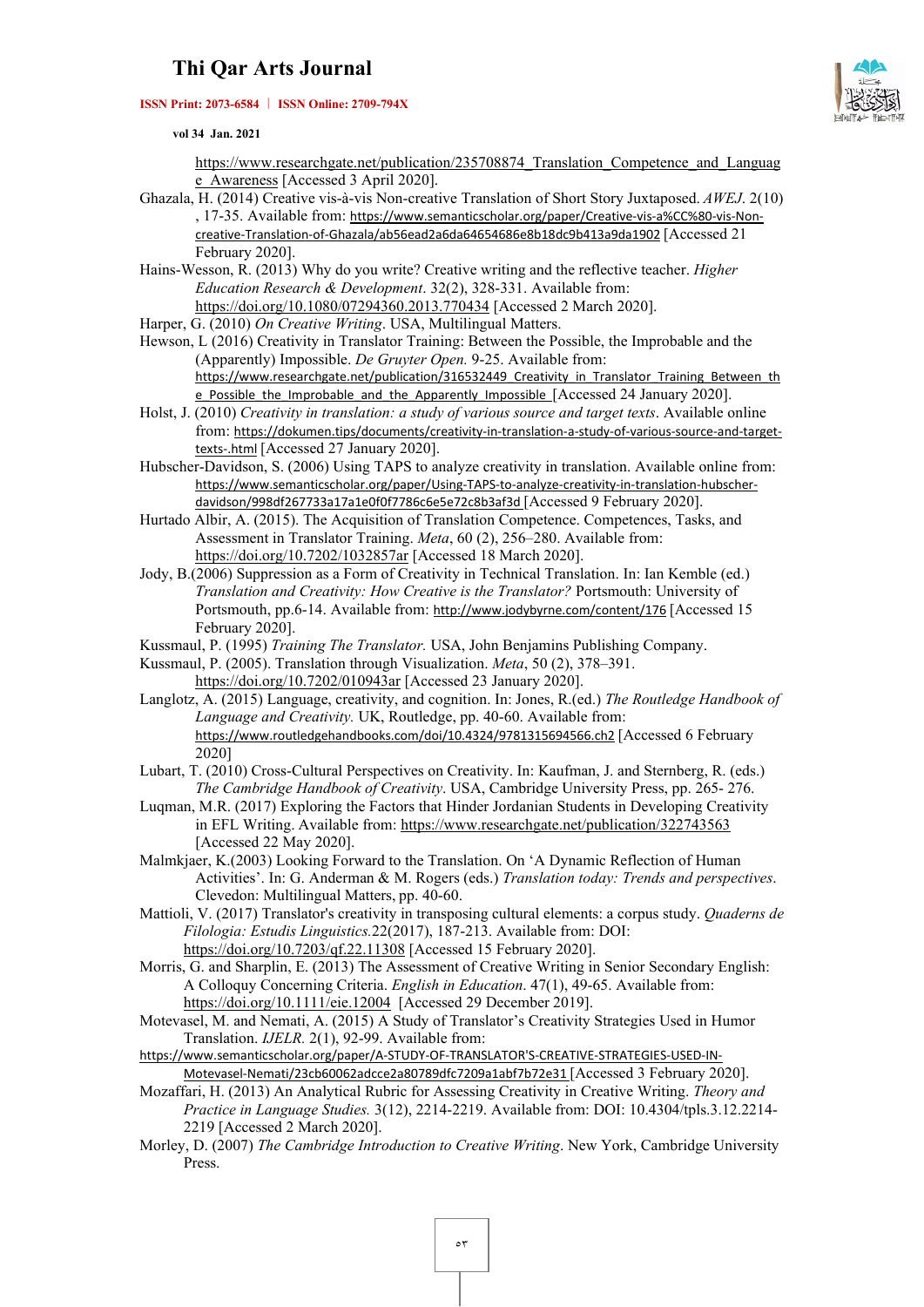### **ISSN Print: 2073-6584 ︱ ISSN Online: 2709-794X**



 **vol 34 Jan. 2021** 

- Munday, J. (2009) *The Routledge Companion to Translation Studies*. London and New York, Routledge.
- Navidina, H., Younesi, A. and Ozhan, A. (2015) Translation Creativity: analyzing the degree of using creative strategies in translating Iranian tourism websites and brochures. *I.U. Journal of Translation Studies.*10 (2), 11-28. Available from: <https://www.researchgate.net/publication/328687800> [Accessed 31 January 2020].
- Neubert, A. (2000) Competence in Language, in Language, and in Translation. In: Schaffner, C. and Adab, B. (eds.), *Developing Translation Competence*. Amsterdam and Philadelphia, John Benjamins Publishing Co., pp. 3-18.
- Newman, J. (2007) The Evaluation of Creative Writing at MA Level (UK) . In: Earnshaw, S. (ed.), *The Handbook of Creative Writing*. Edinburgh University Press Ltd, pp. 24-36.
- Newmark, P. (1988) *A Textbook of Translation*. New York, Prentice Hall.
- Ohlesson, S. and Kershaw (2004) Creativity. In: Guthrie, J.W. (ed.) *Encyclopaedia of Education* (2nd edition). USA, Macmillan Reference, pp. 505-507.
- Orozco, M. (2000) Building A Measuring Instrument for the Acquisition of Translation Competence in Trainee Translators. In: Schaffner, C. and Adab, B. (eds.), *Developing Translation Competence*. Amsterdam and Philadelphia, John Benjamins Publishing Co., pp. 199-214.
- Osman, K. (2016) Literary Translation as a Means of Creativity. *Global Journal of Arts, Humanities and Social Sciences.* 4(1), 49-52. Available from: <https://www.eajournals.org/> [Accessed 27 January 2020].
- O'Sullivan, C. (2013) Creativity. In: Gambier, Y. and Doorslaer, L. (eds.) *Handbook of Translation Studies*. (Vol.4). USA, John Benjamins Publishing Company, pp. 42-46. Available from: [https://www.researchgate.net/publication/303115995\\_Creativity](https://www.researchgate.net/publication/303115995_Creativity) [Accessed 23 January 2020].
- PACTE (2003) Building a Translation Competence Model. In: Alves, F. (ed.) *Triangulating Translation: Perspectives in Process Oriented Research*. Amsterdam and Philadelphia, John Benjamins Publishing Co., pp. 43-65.
- Peckham, R. (2011) The Elephants Evaluate: Some Notes on the Problem of Grades in Graduate Creative Writing Programs. *Composition Studies*. 39 (2) 79-99. Available from: [http://mds.marshall.edu/english\\_faculty](http://mds.marshall.edu/english_faculty) [Accessed 2 March 2020].
- Pietrzak, P. (2015) Translation Competence. In: Bogucki, Ł., and et al.(eds.) *Ways to translation*. Łódź University Press & Jagiellonian University Press, pp.317-338. Available from [:https://www.researchgate.net/publication/330134904](https://www.researchgate.net/publication/330134904) [Accessed 20 February 2020].
- Plucker, J. and Makel, M. (2010) Assessment of Creativity. In: Kaufman, J. and Sternberg, R. (eds.) *The Cambridge Handbook of Creativity*. USA, Cambridge University Press, pp. 48-64
- Poutanen, P. (2013). Creativity as seen through the complex systems perspective. *Nterdisciplinary Studies Journal.* 2(3), 207–221. Available from: https://www.academia.edu/4007317/Creativity as seen through the complex systems perspective [Accessed 15 February 2020].
- Ramey, L. (2007) Creative Writing and Critical Theory. In: Earnshaw, S. (ed.), *The Handbook of Creative Writing*. Edinburgh University Press Ltd, pp. 42-53.
- Risku, H., Milosevic, J. and Pein-Weber, C. (2016) Writing vs. translating: Dimensions of text production in comparison. Available from: [https://www.researchgate.net/publication/308278439\\_Writing\\_vs\\_translating\\_dimensions\\_of\\_text\\_pro](https://www.researchgate.net/publication/308278439_Writing_vs_translating_dimensions_of_text_production_in_comparison/stats) [duction\\_in\\_comparison/stats.](https://www.researchgate.net/publication/308278439_Writing_vs_translating_dimensions_of_text_production_in_comparison/stats) [Accessed 30 November 2019].
- Risku, H., Milosevic, J. and Rogl, R.(2017) Creativity in the translation workplace. Available from: [https://www.researchgate.net/publication/321081889Creativity\\_in\\_the\\_Translation\\_Workplace](https://www.researchgate.net/publication/321081889Creativity_in_the_Translation_Workplace) [Accessed 30 January 2020].
- Rodriguez, M. C. (2008) Creativity in Advertising Translation. *Quaderns de Filologia.* XIII (2008), 37- 56. Available from: https://www.researchgate.net/publication/336680730 [Accessed 30 January 2020].
- Rojo, A. and Mesaguer, P.(2018) Creativity and Translation Quality: Opposing Enemies or Friendly Allies?.*Hermes – Journal of Language and Communication in Business*. (57), 79-96. Available from: https://doi.org/10.7146/hjlcb.v0i57.106202. [Accessed 16 February 2020].
- Runco, M. and Albert, R. (2010) Creativity Research: A Historical View. In: Kaufman, J. and Sternberg, R. (eds.) *The Cambridge Handbook of Creativity*. USA, Cambridge University Press, pp. 3-16.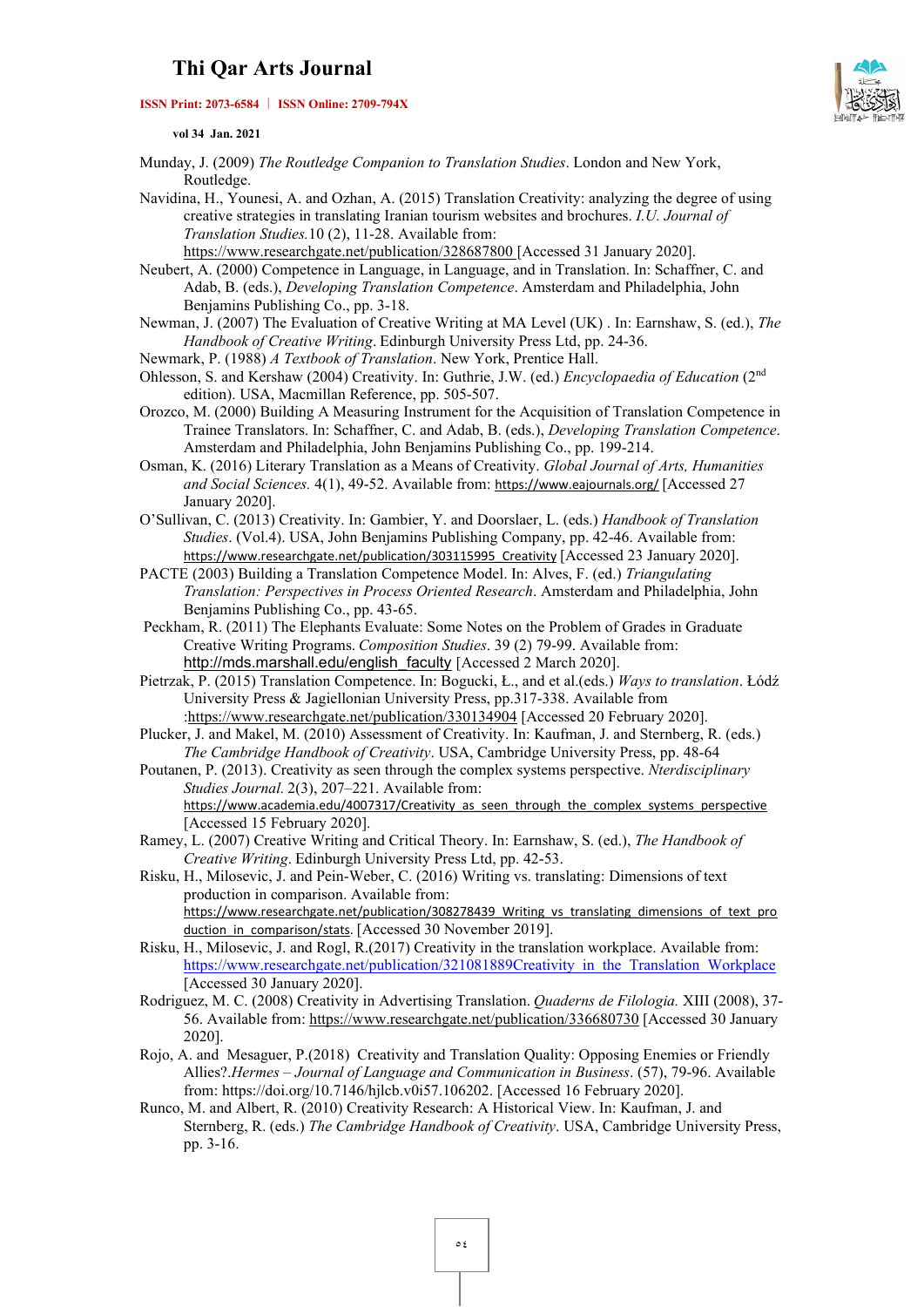#### **ISSN Print: 2073-6584 ︱ ISSN Online: 2709-794X**



 **vol 34 Jan. 2021** 

Sak, U. (2004) About Creativity, Giftedness, and Teaching the Creatively Gifted in the Classroom. *Roeper Review Journal*. 26(4), 216-222. Available from:

<https://doi.org/10.1080/02783190409554272> [Accessed 7 March 2020].

Schaffner, C. and Adab, B. (2000) *Developing Translation Competence*. Amsterdam and Philadelphia, John Benjamins Publishing Co.

Schrijver, I. (2014) The translator as a text producer: The effects of writing training on transediting and translation performance. Available from:

https://www.researchgate.net/publication/322643724 The translator as a text producer The effects [\\_of\\_writing\\_training\\_on\\_transediting\\_and\\_translation\\_performance\\_doctoral\\_dissertation.](https://www.researchgate.net/publication/322643724_The_translator_as_a_text_producer_The_effects_of_writing_training_on_transediting_and_translation_performance_doctoral_dissertation) [Accessed 15 November 2019].

- Sharples, M. (1999) An Account of Writing as Creative Design. Available online from: [https://www.researchgate.net/publication/2807831\\_An\\_Account\\_of\\_Writing\\_as\\_Creative\\_Design](https://www.researchgate.net/publication/2807831_An_Account_of_Writing_as_Creative_Design) [Accessed 5 March 2020].
- Shoubash, S. M. (2018) Fidelity and Creativity in Literary Translation between Arabic and English. *AJSRP*. 2(2) 108-117. Available from: DOI : 10.26389/AJSRP.S121217 [Accessed 12 January 2020].
- Sternberg, R. (2006) The Nature of Creativity. *Creative Research Journal* . 18(1), 87-98. Available from: [https://www.cc.gatech.edu/classes/AY2013/cs7601\\_spring/papers/Sternberg\\_Nature-of](https://www.cc.gatech.edu/classes/AY2013/cs7601_spring/papers/Sternberg_Nature-of-creativity.pdf)[creativity.pdf](https://www.cc.gatech.edu/classes/AY2013/cs7601_spring/papers/Sternberg_Nature-of-creativity.pdf) [Accessed 10 February 2020].
- Swander,L., Leahy, A. and Cantrell, M.(2007) Theories of Creativity and Creative Writing Pedagogy. In: Earnshaw, S. (ed.), *The Handbook of Creative Writing*. Edinburgh University Press Ltd, pp. 11-23.
- Tan, A. (2009) Fostering Creative Writing: Challenges Faced by Chinese Learners. In: Kaufman, S. and Kaufman, J. (eds.) *The Psychology of Creative Writing*. New York, Cambridge University Press, pp.332- 350.
- VanDeWeghe, R. (2007) Research Matters. *English Journal*. 95(5), 91-93. Available from: [https://search.proquest.com/openview/60a0e8ae0a3fe1611ed772b0f6683aa5/1.pdf?pq](https://search.proquest.com/openview/60a0e8ae0a3fe1611ed772b0f6683aa5/1.pdf?pq-origsite=gscholar&cbl=42045)[origsite=gscholar&cbl=42045](https://search.proquest.com/openview/60a0e8ae0a3fe1611ed772b0f6683aa5/1.pdf?pq-origsite=gscholar&cbl=42045) [Accessed 9 March 2020].
- Vaezi, M. and Rezaei, S. (2018) Development of a rubric for evaluating creative writing: a multi-phase research. *New Writing*. Available online:<https://doi.org/10.1080/14790726.2018.1520894> [Accessed 13 March 2020].

### **مستخلص باللغة العربیة**

**الإبداع مكون مشترك بین الكتابة والترجمة: دراسة تجریبیة** 

**أ. م. د. فالح صدام الأ مارة/ كلیة الآداب/ جامعة البصرة الباحث: أحمد عبد الإلھ جاسم/ كلیة الآداب/ جامعة البصرة** 

**مستخلص:**

**الكتابة والترجمة میدانان متجاوران ومتشـابھان في الاسـتعمال والوظیفة اللغویة وتشـتركان في أبعاد سـتة من حیث عملیة إنتاج النص كما ترى دام جنسـن وھاین (۲۰۱۳) وھذه الأبعاد تتجسـد في"المراحل والسـتراتیجیات والصـفات السـیاقیة والإبداع والكفاءة والملفات الشـخصـیة" المعتمدة في عملیة الترجمة. ومن الممكن أن یتم الكشف عن ھذه الابعاد المشتركة عند اختبارھا تجریبیا. وعلیھ أنطلقت ھذه الدراسة لاختبار الكشف عن الإبداع بوصفھ واحدا من ھذه الأبعاد المشتركة ومقارنة سلوكھ بین المیدانین .**